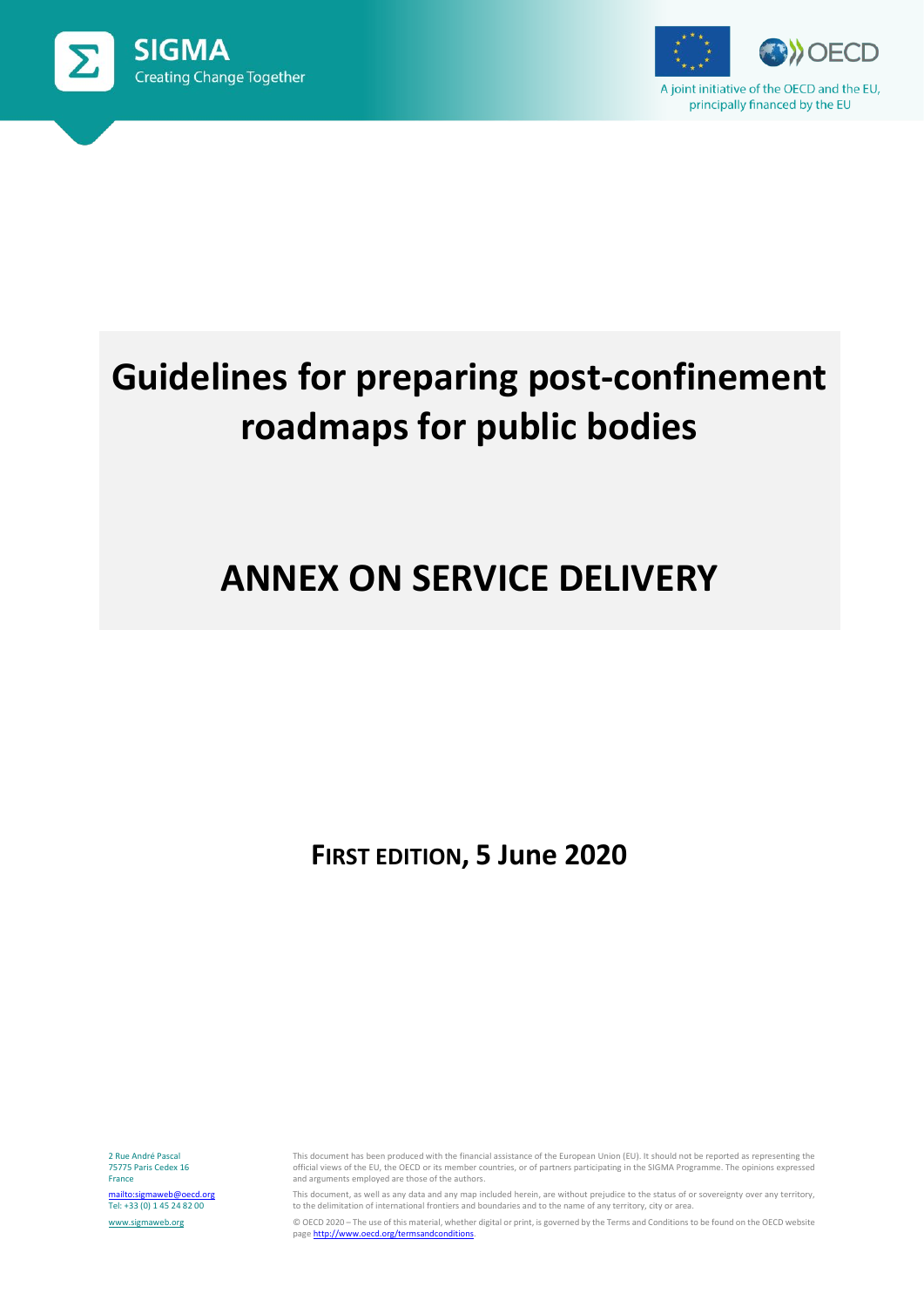### **Table of contents**

| A.1.    |                                                                                                           |
|---------|-----------------------------------------------------------------------------------------------------------|
| A.2.    |                                                                                                           |
| A.3.    |                                                                                                           |
| A.4.    |                                                                                                           |
|         | B. Measures to reduce risks of resuming service delivery or to minimise their consequences 9              |
| $B.1$ . | Adapting workplaces and customer circuits to the new health and safety regulations  9                     |
| B.2.    |                                                                                                           |
| B.3.    | Guarantee availability of all critical goods and services, and build robust supply chains:  10            |
| B.4.    | Extend administrative deadlines for applications and expiration dates for licences:  10                   |
| B.5.    | Certificates and other administrative requirements: reduce the burden and be flexible:  11                |
| B.6.    |                                                                                                           |
| B.7.    |                                                                                                           |
| B.8.    | Establish an appointment scheduling system or reinforce your existing one: 16                             |
| B.9.    |                                                                                                           |
|         |                                                                                                           |
|         |                                                                                                           |
|         | Drafting plans for the return to on site work and the reopening of ministries and agencies to users after |
|         | Coronavirus (COVID 19) confinement (separate document)                                                    |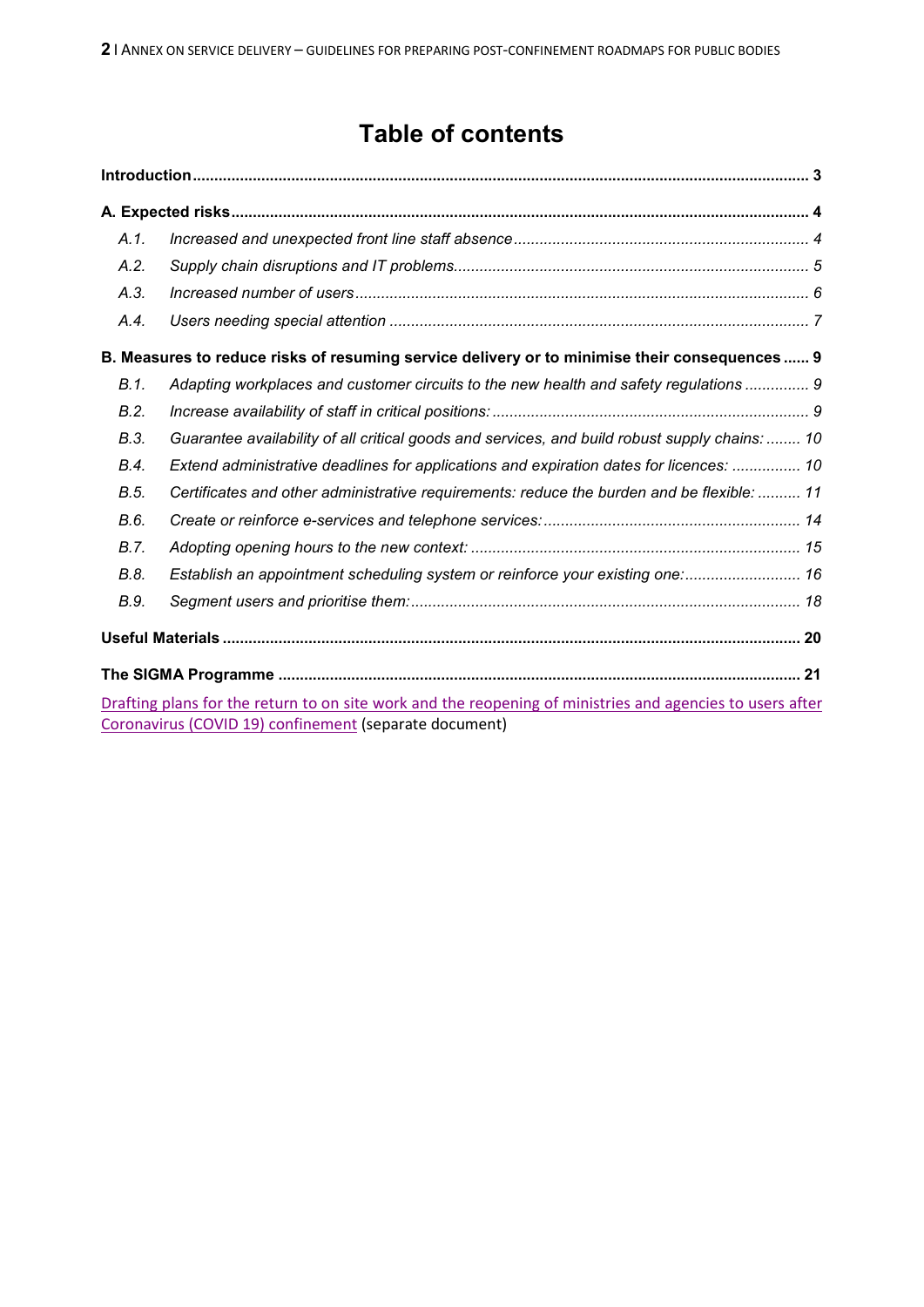#### **Introduction**

As periods of confinement, shelter-in-place or work suspensions due to coronavirus (COVID 19) end, all ministries and public bodies will face the challenge of gradually reopening premises and resuming services, preparing full recovery of services over the mid-term.

Following requests from a number of beneficiaries, SIGMA issued Guidelines for preparing post-confinement roadmaps for public bodies on 11 May 2020, to help prepare the complex process of reopening public bodies after lockdown. In Section 5 of the Guidelines, several key elements regarding reopening public institutions to users and resuming service delivery were included.



Resuming service delivery involves many challenges. These challenges arise not only from the need to guarantee the health and safety of staff and users, but also because public institutions might experience impact on supply (increased absences, supply chain disruptions) and demand (increased number of users, users with new needs). Public institutions will have to manage these risks in order to provide the best possible services to citizens.

The present Annex to the Guidelines aims to help public institutions to

prepare roadmaps for resuming service delivery by presenting a number of questions and examples to help managers to anticipate risks and to respond more effectively to specific challenges regarding service delivery.

This document is structured in two sections: Section A summarises the main risks of reopening to the public and resuming service delivery, while Section B introduces measures to reduce risks of resuming service delivery or to minimise their consequences.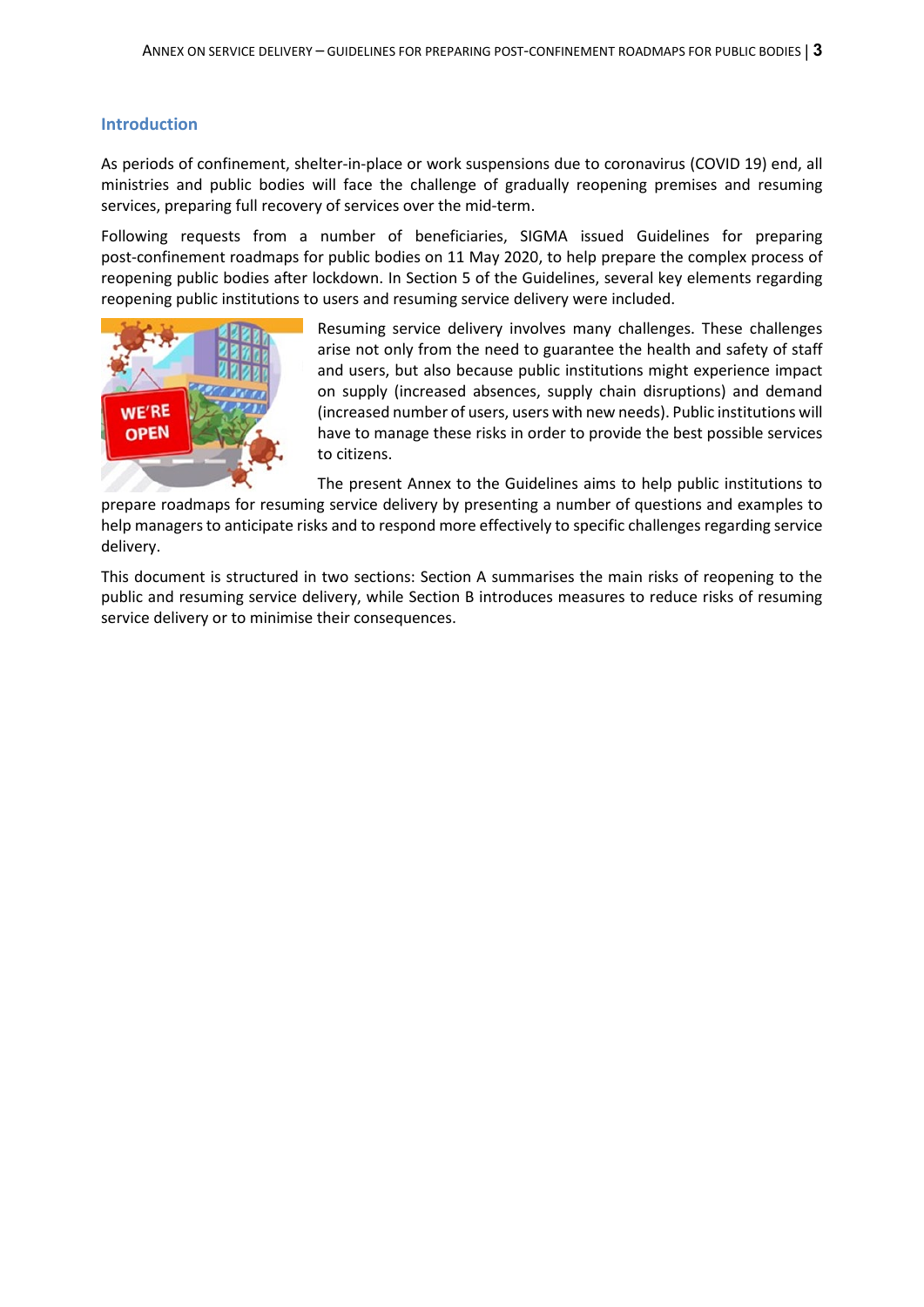#### **A. Expected risks**

#### **A.1. Increased and unexpected front line staff absence**

There is a risk of front-line staff absence provoked directly or indirectly by coronavirus(COVID 19). People might not be able to attend work for different reasons, such as:

- a) Staff experiencing coronavirus (COVID-19) symptoms.
- b) Staff who might need to stay in confinement due to close and recent contact with coronavirus (COVID-19) cases.
- c) Staff who are especially vulnerable to coronavirus (COVID-19) due to age or pre-existing health conditions (e.g. respiratory diseases, heart conditions, diabetes, etc.).
- d) Staff who have to look after family members (e.g. staff with small children if schools are not open, staff who have to take care of older family members).



e) Staff who are afraid of contracting the virus.

Moreover, national coronavirus (COVID-19) containment measures might establish flexible measures regarding civil service, like the following:

- a) Partial or total teleworking for some staff<sup>[1](#page-3-0)</sup>.
- b) Staggered hours schemes<sup>[2](#page-3-1)</sup>.
- c) Different working shifts in order to ensure physical distance between public employees.

As a **service delivery provider**, you should try to evaluate how absence will affect your service, estimating the extent and effects of the risks. We strongly advise you to co-ordinate with your human resources department to draft a *roadmap for resuming service delivery*. **You might consider the following questions**:

- *What are the critical positions that should be covered to provide services to users?*
- *What is the minimum number of staff of each category necessary to open the premises to the public?*
- *Can you estimate the likeliness of front-desk/critical staff absence? (e.g., age, family status, etc.) Answer this question in co-ordination with the human resources department.*
- *Do you have the necessary front-desk/critical staff in each shift?*
- *How do work flexibility and physical distancing measures impact service delivery?*

These examples are not exhaustive and other issues may need to be addressed.

<span id="page-3-0"></span> <sup>1</sup> Most International and national guidelines for adapting workplaces propose to organise work to allow for physical distancing of at least 2 meters from other people or another distance as prescribed by the relevant competent authority. They also propose implementing teleworking, different working shifts for different employees, avoiding face-to-face meetings, giving preference to phone calls, e-mail or virtual meetings.

For more information, please consult the ILO (2020) website: COVID-19 and the world of work: [www.ilo.org/global/topics/coronavirus/lang--en/index.htm.](http://www.ilo.org/global/topics/coronavirus/lang--en/index.htm)

<span id="page-3-1"></span><sup>&</sup>lt;sup>2</sup> For more information, please consult the ILO guidelines: ILO (2004) Staggered hours schemes, Information Sheet N°. WT-9, International Labour Office, Geneva, [https://www.ilo.org/wcmsp5/groups/public/---ed\\_protect/---protrav/--](https://www.ilo.org/wcmsp5/groups/public/---ed_protect/---protrav/---travail/documents/publication/wcms_170720.pdf) [travail/documents/publication/wcms\\_170720.pdf.](https://www.ilo.org/wcmsp5/groups/public/---ed_protect/---protrav/---travail/documents/publication/wcms_170720.pdf)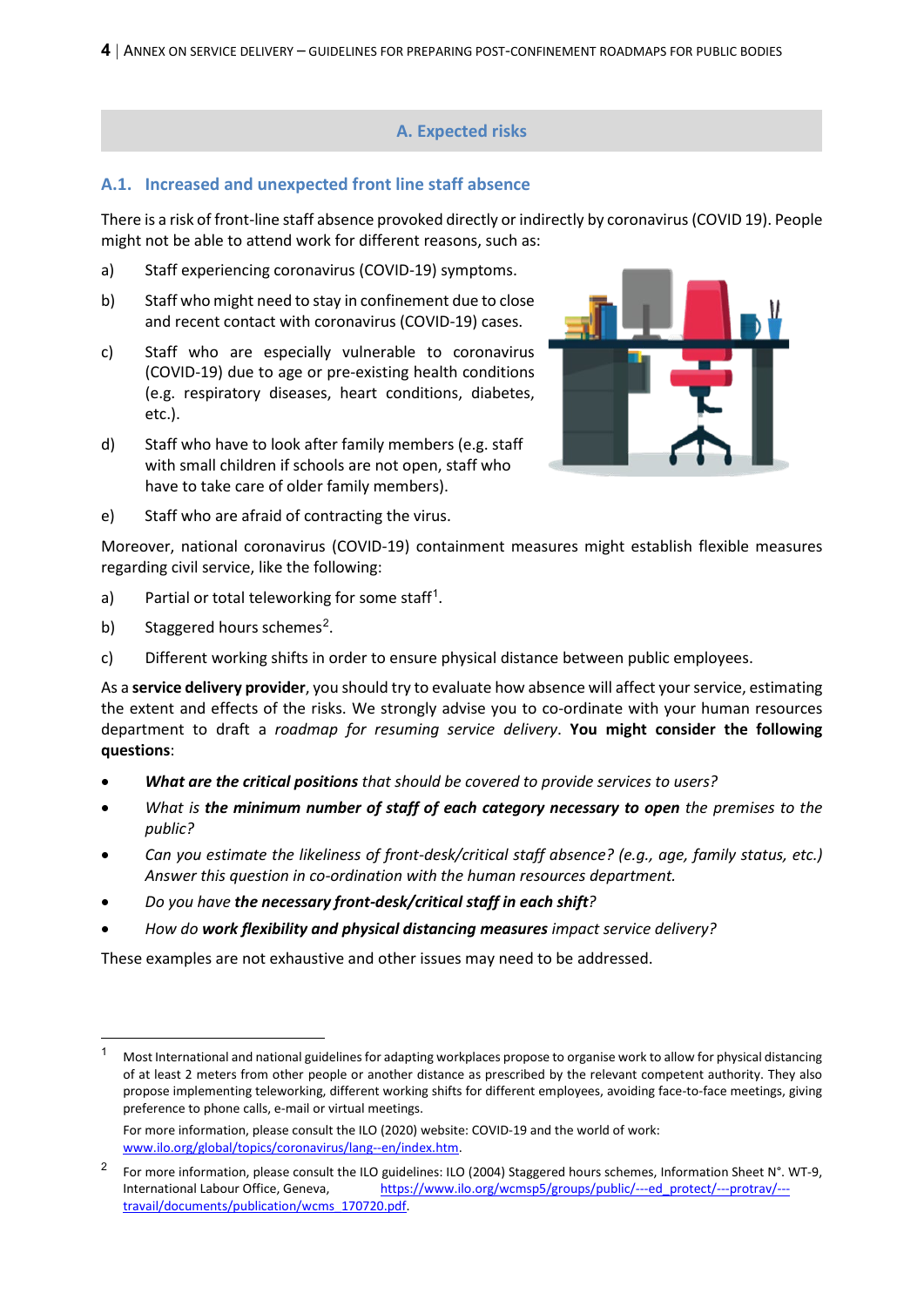**Example 1: In the Unprepared Ministry/Public Institution, the Office for Approving and Renewing Gun Licenses (OGL)**reopened on 15 June. The deadline for gun licences for professional security guards has only been extended until 22 June. The only branch of the OGL in a medium-sized city counts the following staff:

- **Two front-desk employees**, who inform the public about requirements for obtaining a gun license, including the necessary theoretical, practical and medical tests. They also take the applicant's fingerprints, receive and stamp the documentation provided by the applicant and charge the fee in cash or with a credit card. They also give permits to the citizens who have obtained them, after checking their identity.
- **One back-office employee**, who processes the applications and registers them using a computer. The back-office employee prepares a preliminary proposal of approval to be checked by the manager. The back-office employee is also in charge of answering phone calls and e mails from citizens.
- **One manager**, who directs the office, checks the validity of the application and propose a response to the Ministry of Interior.

On the first day of opening, no front-desk employees come to work.

The manager asks the back-office employee to serve customers at the front desk. However, the back-office employee refuses to serve the public, claiming that front-line work is not his job, that he is vulnerable because he is asthmatic and 57 years-old and that there is a high risk of contagion serving people who come to the office not wearing a mask.

There is a queue outside of about 25 users waiting to enter the office. The manager goes out and tells the users that they should come back tomorrow, as they are not open today. Most users complain in an angry manner, shouting that they need their licence for working in private security.

Questions:

*Could the manager foresee the absence of personnel in his office? Could the manager prevent the absences? Could the manager diminish the effect of absences in service provision? Could the Ministry segment and prioritise users to decrease demand during the first days? Could the Ministry extend expiration dates of licences?* Keep reading the materials for further ideas on these topics.

#### **A.2. Supply chain disruptions and IT problems**

Public bodies reopening after a period of activities being suspended due to coronavirus (COVID 19) might face some supply chain disruption<sup>[3](#page-4-0)</sup>. Some input necessary for service delivery might not be available temporarily, and some private contractors and suppliers of generic and specific goods<sup>[4](#page-4-1)</sup> and services might be not fully operative or may even have gone bankrupt. Some public institutions whose administrative

<span id="page-4-0"></span> <sup>3</sup> Many international consultancy firms are publishing studies on supply chain disruption, for more information see: PWC (April 2020) Supply chain and third party resilience during COVID 19 disruption, PricewaterhouseCoopers LLP, UK, [https://www.pwc.com/jg/en/issues/covid-19/pwc-supply-chain-resilience.pdf,](https://www.pwc.com/jg/en/issues/covid-19/pwc-supply-chain-resilience.pdf) or Oliver Wyman (March 2020) COVID-19 Managing supply chain disruption: setting up immediate response capabilities, Oliver Wyman, USA, [https://www.oliverwyman.com/content/dam/oliver-wyman/v2/publications/2020/March/managing-extreme-supply](https://www.oliverwyman.com/content/dam/oliver-wyman/v2/publications/2020/March/managing-extreme-supply-chain-disruption.pdf)[chain-disruption.pdf.](https://www.oliverwyman.com/content/dam/oliver-wyman/v2/publications/2020/March/managing-extreme-supply-chain-disruption.pdf)

<span id="page-4-1"></span>Generic goods and services are produced irrespective of the customer who will buy them (e.g. paper, toner, generic office software…). Specific goods and services are made for a particular public institution only (e.g. Passports, official stamps, software that has been designed or customised for the institution…).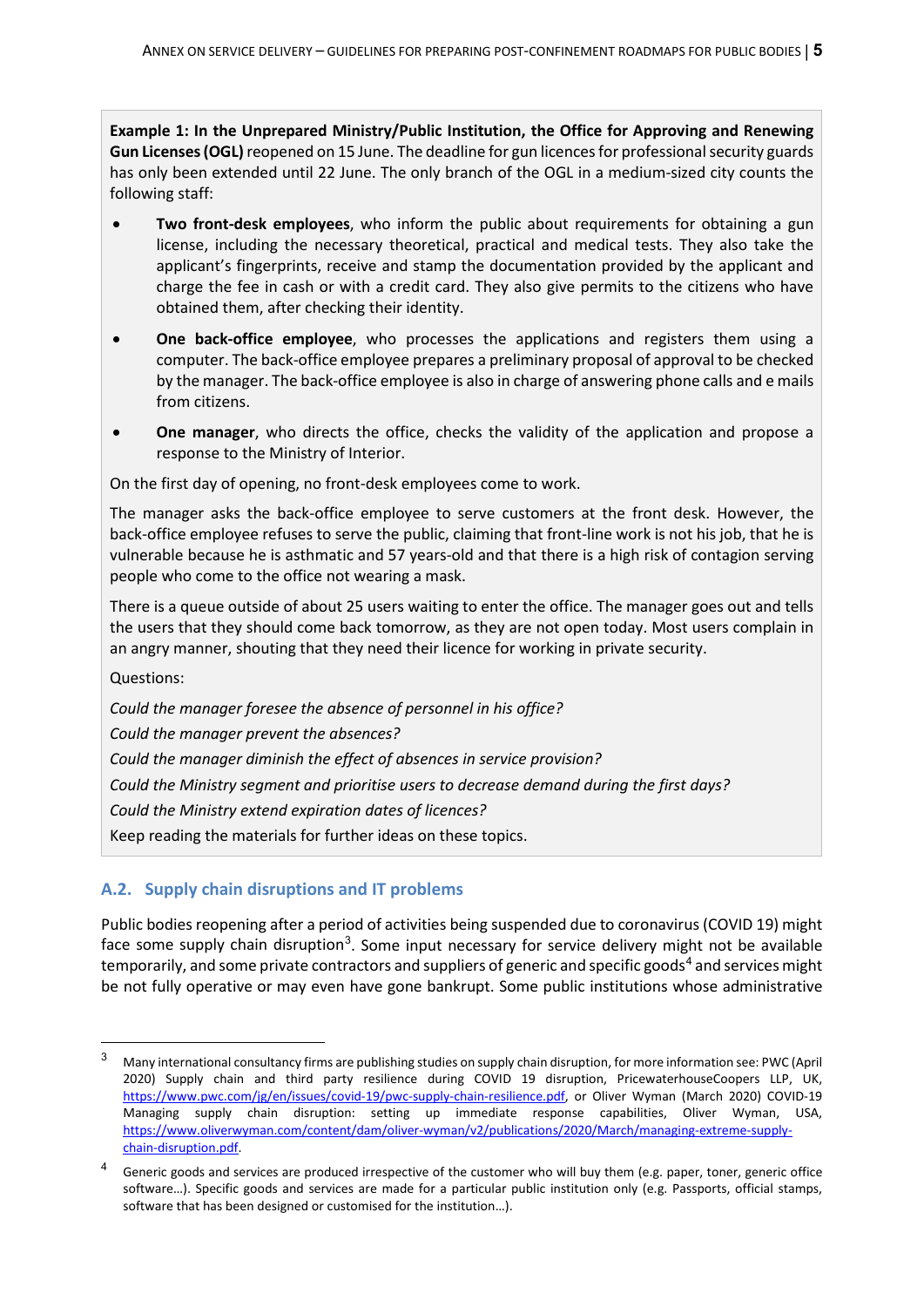procedures are pre-requirements for services might experience unusual delays. IT systems might collapse due to peaks in demand.

It is highly advisable to co-ordinate with procurement, logistic and facilities departments to assess these risks and how they might affect service delivery. Your *roadmap for resuming service delivery* should try evaluate the probability of experiencing supply chain disruptions. **You might consider the following questions**:

- *Is our IT system strong enough to deal with peaks in demand?*
- *Does our supply chain depend on a unique supplier of specific goods or services?*
- *Are all our key suppliers fully operational and able to react to our needs?*
- *Is our procurement process able to react rapidly to disruptions or new needs?*
- *Are other public bodies whose procedures are pre-requirements for our services likely to experience processing delays?*

**Example 2: In the Unprepared Ministry/Public Institution, the Municipal Population Registry Office**  (MPR) of a city with high numbers of tourists planned to reopen on Monday 1 June. Office cleaning is provided by a small company called *Cleaning Solutions for Hotels* (CSH), who won the last tender. The cleaning contract has been suspended for four weeks, while the office was closed.

CSH experienced severe financial problems as its customers (most of them hotels) were not paying its invoices. Therefore, CSH had to lay-off many cleaners, and it owes two payrolls to all remaining cleaners.

The previous week, some public servants gradually came back to work, physical barriers were installed, and one CSH cleaner came every day to clean. CSH was supposed to send 10 cleaners for deep cleaning and disinfecting the office during the weekend of 30-31 May. Everything seemed ready for reopening on 1 June.

However, the cleaners went to the MPR Office on 30 May and asked to speak with the manager. They told the manager that, despite working non-stop, they had not received their salaries for the last two months. They also asked the manager to ensure that the City Council would pay their wages directly, as they did not trust their boss to pay them.

The manager explained that the City Council could not pay their wages directly and they all left. The owner of CSH promised to send other cleaners in the afternoon, but was not able to deliver on this promise.

Thus, the manager contacted the Procurement Office of the City Council asking them to contract a different cleaning company. The Procurement Office answered that they would formalise an urgent contract, as fast as they could, but that it was a Saturday and they could not confirm when the new contract would be ready.

The manager decided that the premises could not be opened without a cleaning service. Therefore, citizens who needed a Municipal Registration Certificate came to the office on 1 June to find it closed, with a poster saying that it would open as soon as possible.

#### **A.3. Increased number of users**

Increased number of users: After weeks of confinement, some services might be overwhelmed by demand. User demand might increase due to several reasons:

a. **People whose scheduled appointments were cancelled as activity was suspended** due to coronavirus (COVID-19) might go to public offices in the first days after reopening. Similarly, people who had planned to apply for a public service but could not due to activity being suspended might also attend during the first days of reopening.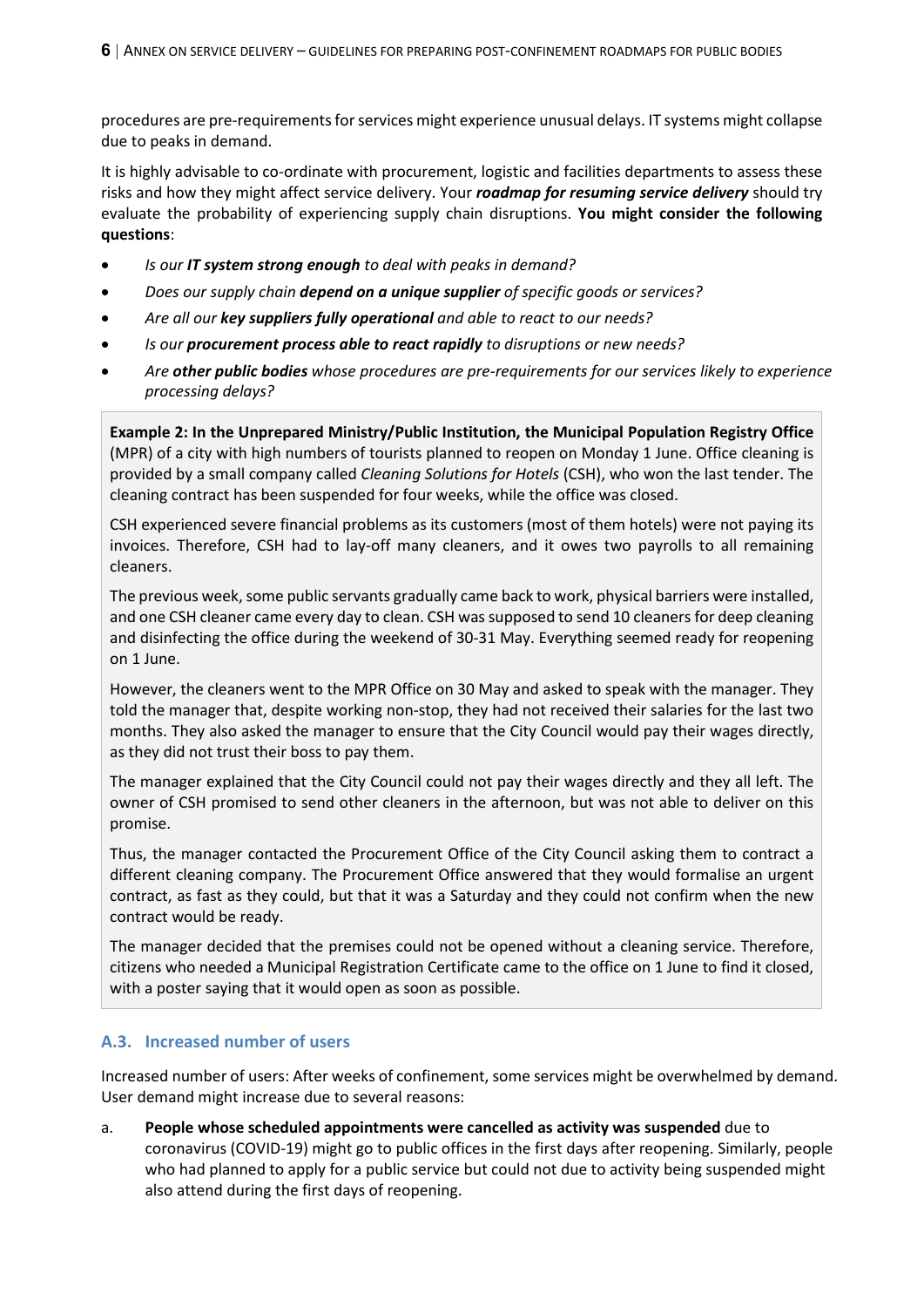- b. Licences or **permits might have expired** during confinement, or they will be close to expiring, thus more people will request over a shorter period than usual:
	- ‒ Identity cards
	- ‒ Passports
	- ‒ Driving licences and vehicle inspections
	- ‒ Working visas
	- ‒ Professional licences, etc.
- c. **Certain life events had to be postponed** and might increase demand for some services:
	- ‒ Civil, commercial and local registries might experience an increase of procedures (e.g. registering in a different city after moving, proof of marital status, registering donations or sales of property…)
	- Government-run schools might have to register students in a shorter period than usual, etc.
- d. **Unemployment and economic downturn** might increase demand for certain services:
	- ‒ Social security and social assistance providers might experience a high number of applications for benefits.
	- Tax agencies might face many requests for deferment of tax debt.
	- ‒ Business and commercial registries might face an increased number of applications related to company sales, dismissals, bankruptcy, etc.

#### e. **Consumer protection agencies, arbitration and legal courts might face an increase of procedures**.

- ‒ Consumer protection agencies might face a high number of claims by consumers due to cancellation of services provided by private companies.
- ‒ Legal courts dealing with labour law, commercial law and company law might receive a higher number of cases than usual, etc.

**Some causes of increased demand will disappear over the short-term**, as the public institution is able to serve those users who could not be served during the coronavirus (COVID-19) Work Suspension.

**However, other causes will last over the medium/long-term**, such as those related to the economic crisis or the social consequences of coronavirus (COVID-19).

The roadmap for resuming service delivery should try to estimate how likely it is that the institution will face increased demand and/or special needs. **You might consider the following**:

- *Can we estimate the likeliness of an increased demand?*
- *Can we estimate how many users were not being served during the suspension of activities?*
- *Is demand for the service provided by the institution higher during economic recession?*
- *Is the service provided by the institution necessary input for other public services whose demand will peak due to the social and economic consequences of coronavirus (COVID 19)? (e.g., tax certificates might be a pre-requirement for companies applying for subsidies. Thus, the office issuing tax certificates might face an increase in demand).*

#### **A.4. Users needing special attention**

Coronavirus (COVID-19) will mean that for the near future, **some users will need special attention**. For example, elderly people and people with pre-existing health conditions might need stricter physical distancing and protection measures. Therefore, **they cannot be served as regular users**.

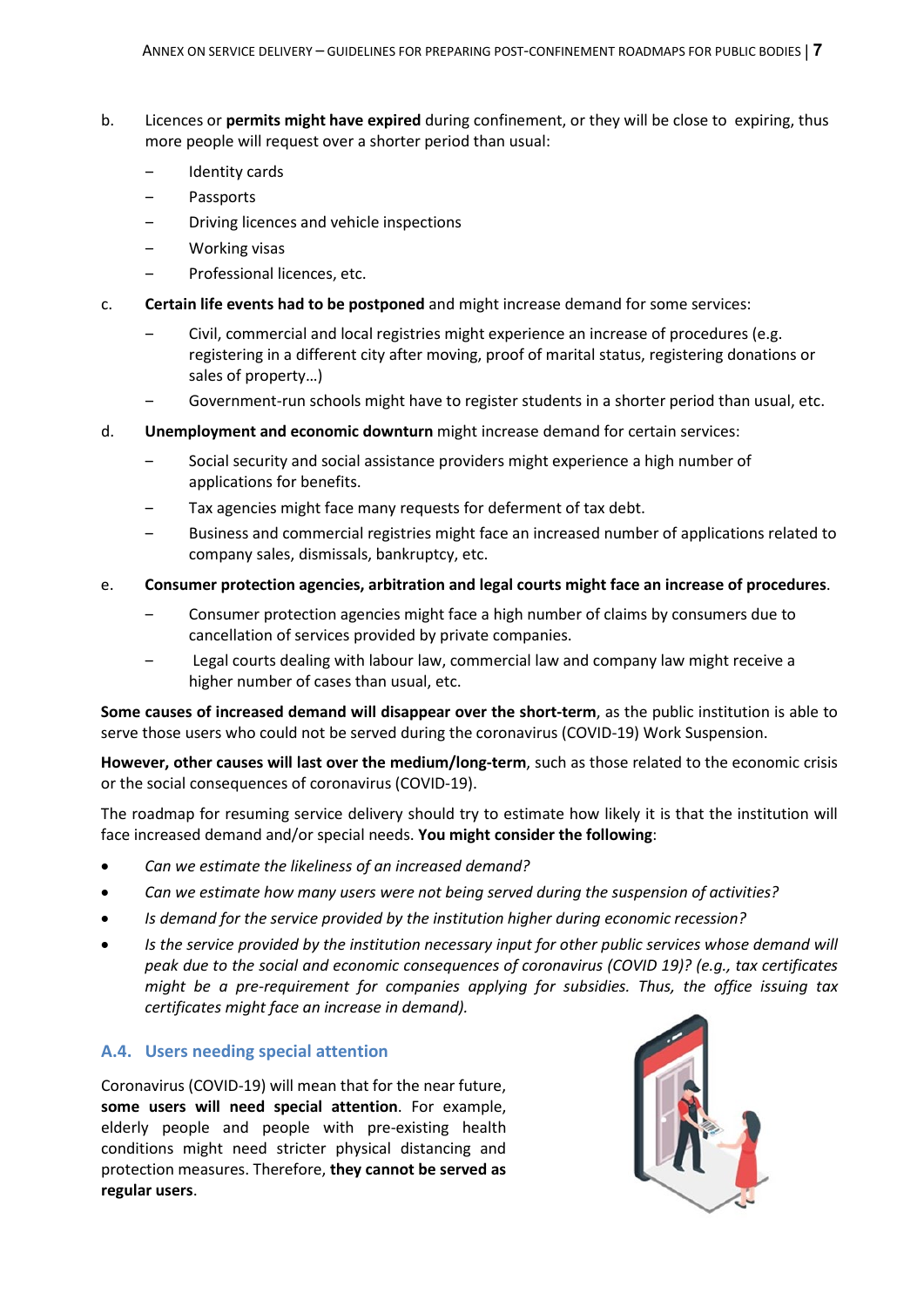**Parents of small children** will also need special attention while kindergartens and primary schools are still closed. **People facing difficult financial instability** will also require specific attention, as they might have difficulties complying with the normal requirements of service delivery (e.g. they might not be able to pay an administrative fee). **Quarantined users** many need urgent public services, but they will not be able to attend public premises.

Your roadmap for resuming service delivery should try to evaluate how likely it is that the institution will face users needing special attention. **You might consider the following**:

- *Can we identify users who need special attention?*
- *Will all our users be able to comply with the normal requirements of service delivery?*
- *Do we need to segment users and create personalised procedures for some?*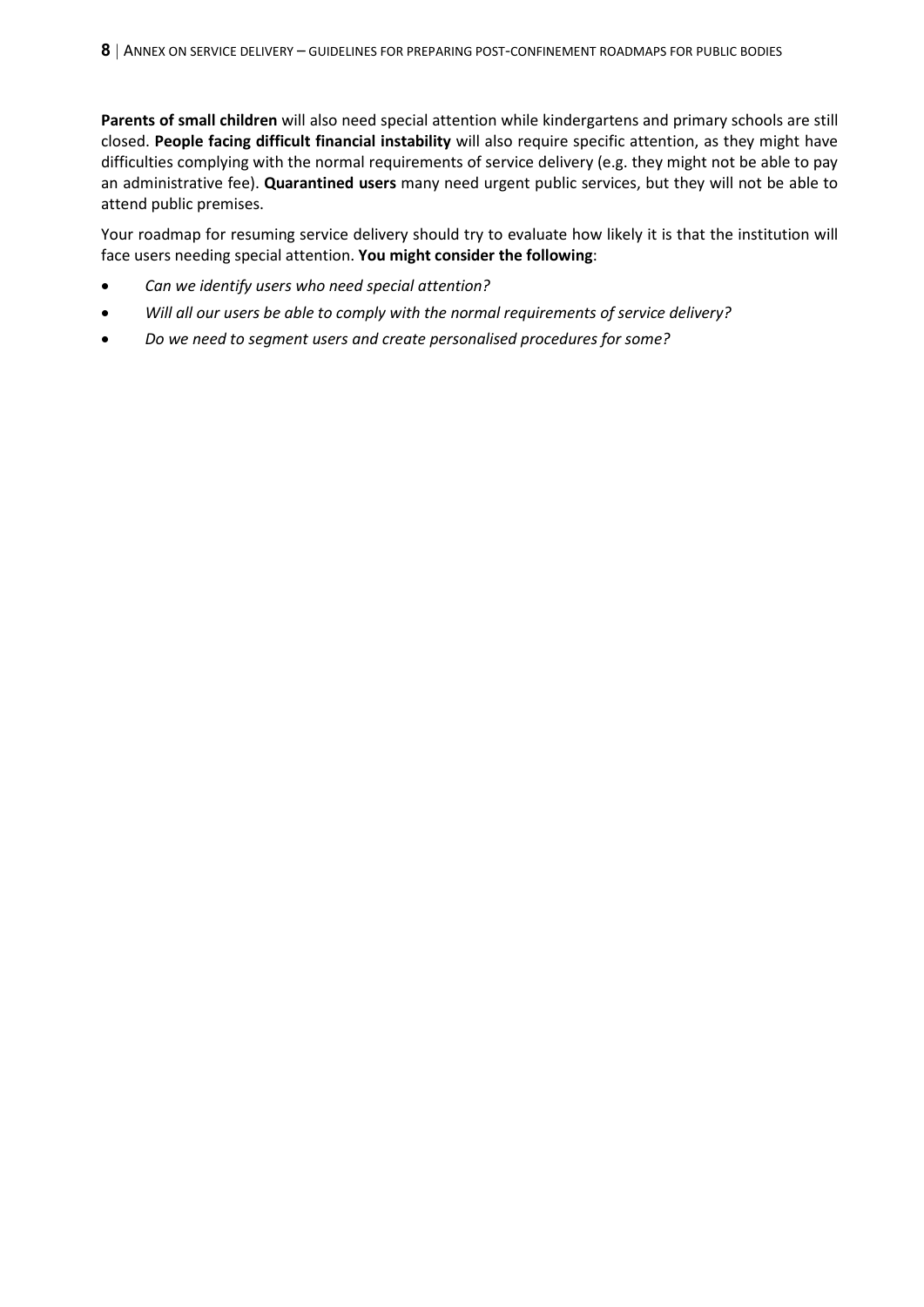**B. Measures to reduce risks of resuming service delivery or to minimise their consequences**

Public institutions might reduce the probability of the risks materialising or minimising their consequences by taking pre-emptive measures and ensuring a rapid monitoring of risks and a fast reaction.

In order to do so, it is advisable to draft a roadmap for resuming service delivery using risk-management techniques. This document proposes some examples of possible measures to reduce risks or to minimise their consequences:

#### **B.1. Adapting workplaces and customer circuits to the new health and safety regulations**

- The first requirement for reopening is to adequately prepare your workplace to comply with all new coronavirus (COVID-19) **health and safety regulations** for staff, but also for users<sup>[5](#page-8-0)</sup>.
- **Service delivery managers should contact colleagues** in charge of building maintenance and health



and safety and explain the specific requirements for their service delivery unit. Each service delivery unit may have specific needs in order to comply with physical distancing and other health and safety regulations.

• **Adequate physical distance** between public servants and users, and among users. Physical barriers and floor signage are standard solutions. However, from a service delivery point of view, many other solutions might produce better results: redefine your customer circuit trying to reduce physical presence and physical contact with users as

much as possible.

- **Reduce the number of desks** a user should go to in order to finish an administrative procedure. Fewer desks mean less contact.
- **Promote e-services and phone services**. If physical documents are required, think of creative solutions such as "internet/phone + post $^{6n}$  $^{6n}$  $^{6n}$  or "internet/phone + collect<sup>[7](#page-8-2)</sup>".

#### **B.2. Increase availability of staff in critical positions:**

- The human resources department is responsible for minimising absence. **However, for a service delivery unit**, it is important to **identify critical positions** for service delivery **and share this information with human resources**.
- Training your staff to be **multifunctional** might be useful to address absences. Staff may replace absent front-desk employees or other critical positions.
- **Reallocate staff between agencies and/or services**. Temporarily moving staff from some agencies or services to other agencies or services. Ask the human resources department about implementing this temporary mobility.
- Ask the human resources department for **additional staff** if needed (offering temporary positions, speeding-up the process of incorporating new recruits, offering traineeships, using volunteers, etc.).

<span id="page-8-0"></span> <sup>5</sup> For more information on adapting workplaces: ILO (2020), An employers' guide on managing your workplace during COVID-19, International Labour Office, Geneva[, https://www.ilo.org/wcmsp5/groups/public/---ed\\_dialogue/--](https://www.ilo.org/wcmsp5/groups/public/---ed_dialogue/---act_emp/documents/publication/wcms_740212.pdf) [act\\_emp/documents/publication/wcms\\_740212.pdf.](https://www.ilo.org/wcmsp5/groups/public/---ed_dialogue/---act_emp/documents/publication/wcms_740212.pdf)

<span id="page-8-1"></span> $6$  Some administrative procedures might be applied by post (e.g. the user might apply over the phone for a stamped property certificate, and can get it delivered by post to their home).

<span id="page-8-2"></span> $7$  For example, if postal delivery is not available, the user might only go to the premises to collect a certificate that they applied for by phone.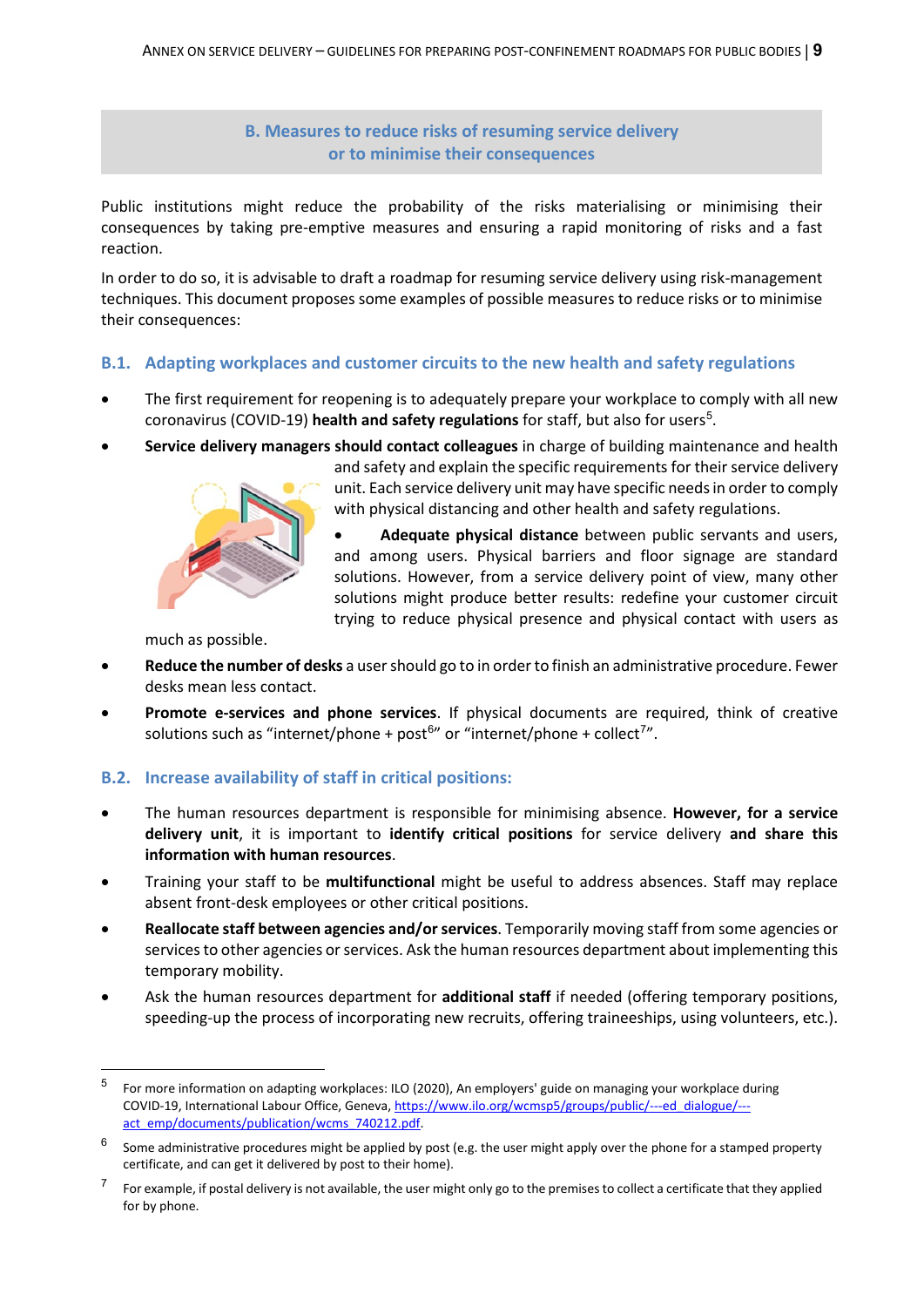**Example 3: In the Well-Prepared Ministry/Public Institution, the Office for Unemployment Benefits expected a high increase in user demand** due to coronavirus (COVID-19). Rapid processing of the applications is a key requirement, as many families count on unemployment benefits to live.

Even though online application had existed for a long time, the agency counted a high number of applicants in branches, as many unemployed people do not have access to a computer or to the electronic signature required. The agency also **foresaw a high degree of absence in some branches**.

The agency borrowed personnel from other **areas of social security who were not that overloaded** (e.g. personnel working to register new companies with the social security services). These employees were temporarily transferred to the unemployment benefit agency to process unemployment benefit applications.

#### **B.3. Guarantee availability of all critical goods and services, and build robust supply chains:**

- **Supply chains** are the responsibility of procurement departments. However, **for a service delivery unit**, it is very important to **identify the critical goods and services needed to provide your public service**, and to share this information with procurement bodies.
- **If possible, contact suppliers in advance**, to confirm that they can guarantee their services and they can respond to peaks in demand.
- **Contact the procurement office** and ask them to **build a robust supply chain for all critical goods and services**.
	- o **Avoid dependence on a sole supplier** for critical goods or services. Ensure your institution can contact **an alternative supplier** if the main one cannot respond your requests without having to issue a new tender.
	- o Sign flexible contracts, or **add flexibility clauses to your existing contracts**, thus your institutions can increase or decrease orders if needed.
	- o Ensure the **public procurement process is flexible enough** to respond to shocks in the supply of critical goods and services<sup>[8](#page-9-0)</sup>.
- **Contact the procurement office to ensure availability of personal protective equipment (PPE)** to ensure your staff and users are safe in the event of an interruption of supply of PPE.
- **Perform stress tests on your IT systems**. Ensure IT maintenance teams (either internal or external) are working and able to respond to IT system breakdowns.

#### **B.4. Extend administrative deadlines for applications and expiration dates for licences:**

- **Extend deadlines for applying, appealing or paying fees**, as much as possible. Longer application periods can help to avoid overcrowding of premises and to avoid peaks in demand for services.
- **Extending licence expiration dates is also an effective solution** to reduce excessive demand once confinement is lifted and to respond to supply chain disruption. There are several possibilities:
	- o **Temporarily extending licence expiration dates automatically**. For example, all national identification cards expiring in March, April and June 2020 will be automatically renewed for six months.
	- o **Temporarily extending licence expiration dates automatically for some applicants**. For example, vehicle inspection deadlines are automatically expiring in March, April and June 2020 are automatically renewed for six months for all private cars seven years-old or newer.

<span id="page-9-0"></span><sup>8</sup> For more information: SIGMA/OECD (2020), Application of public procurement rules during the COVID–19 crisis from the perspective of the European Union's Procurement Directives and the Government Procurement Agreement, [www.sigmaweb.org/publications/Public-procurement-COVID-19-crisis-SIGMA-April-2020.pdf.](http://www.sigmaweb.org/publications/Public-procurement-COVID-19-crisis-SIGMA-April-2020.pdf)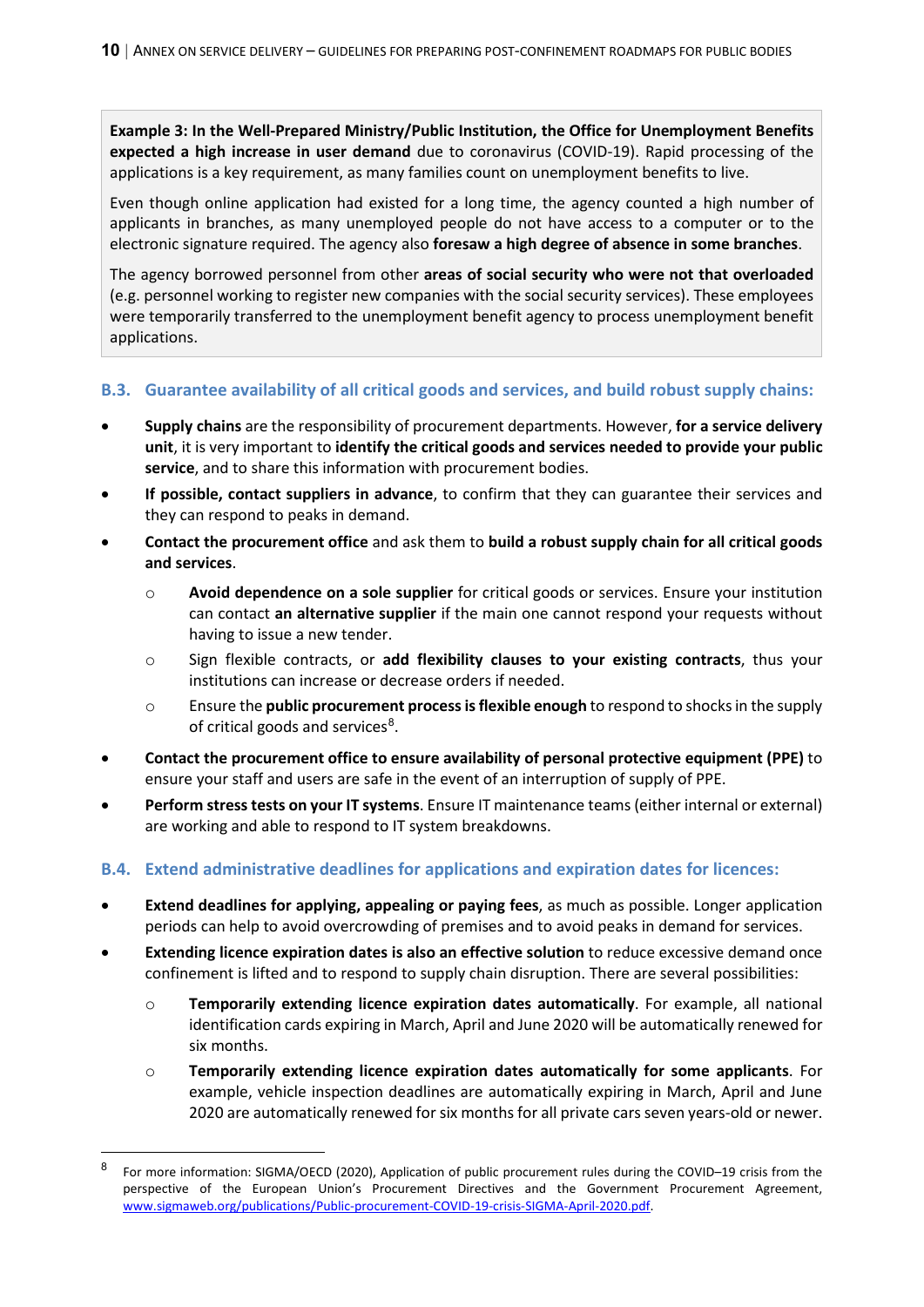Older private cars and vehicles for public transportation (buses) will not be extended automatically. Thus, owners of buses and older cars need to renew the licence as usual.



o **Temporary renewal of licences asking citizens to meet certain requirements**. It might be the case that automatic extensions are not optimal if the expiration date of the licence is based on meeting certain requirements. For example, a gun permit might be extended without the yearly shooting qualification exercise. However, extending the gun permit without psychological and medical examinations might be risky.

• **Please note that extensions might not always be feasible**. For example, extending the expiration date of passports will not work if other countries do not accept the

extended validity period.

• **Entirely rethinking expiration dates** is also a good practice. Why do certain permits/licences/documents expire? Is it only for fee collection purposes or is there a substantial motive for expiration?

**Example 4:** In the **Fast Deciding but Unwise Ministry**, the validity of all technical inspections of vehicles was extended for one year. Thus, people could continue driving their vehicles and insuring them with no problem, despite the fact that most certified mechanics had a long waiting list for examining vehicles.

However, four months after the confinement ended, a very old bus (23 years old) with many passengers had an accident due to brake failure, killing several people.

*Could this problem be avoided by extending the technical inspection of vehicles for only relatively new vehicles but keeping the existing deadlines for very old ones and prioritising the inspection of public transport vehicles*?

#### **B.5. Certificates and other administrative requirements: reduce the burden and be flexible:**

- Public services often **require users to fulfil prior requirements**. Some of these requirements necessitate the use of other public or even private services. For example, in order to obtain/renew a driving licence, citizens are required to pass a medical assessment. If clinics that perform these assessments are not working, or have a long waiting list, then drivers will not be able to renew their licences.
- Responsive **public bodies should find temporary solutions** for citizens who cannot fulfil these prior requirements due to disruption of public or private service providers. There are many solutions for these problems, such as the extension of the validity of permits and licences already mentioned. However, there are other possible solutions, such as

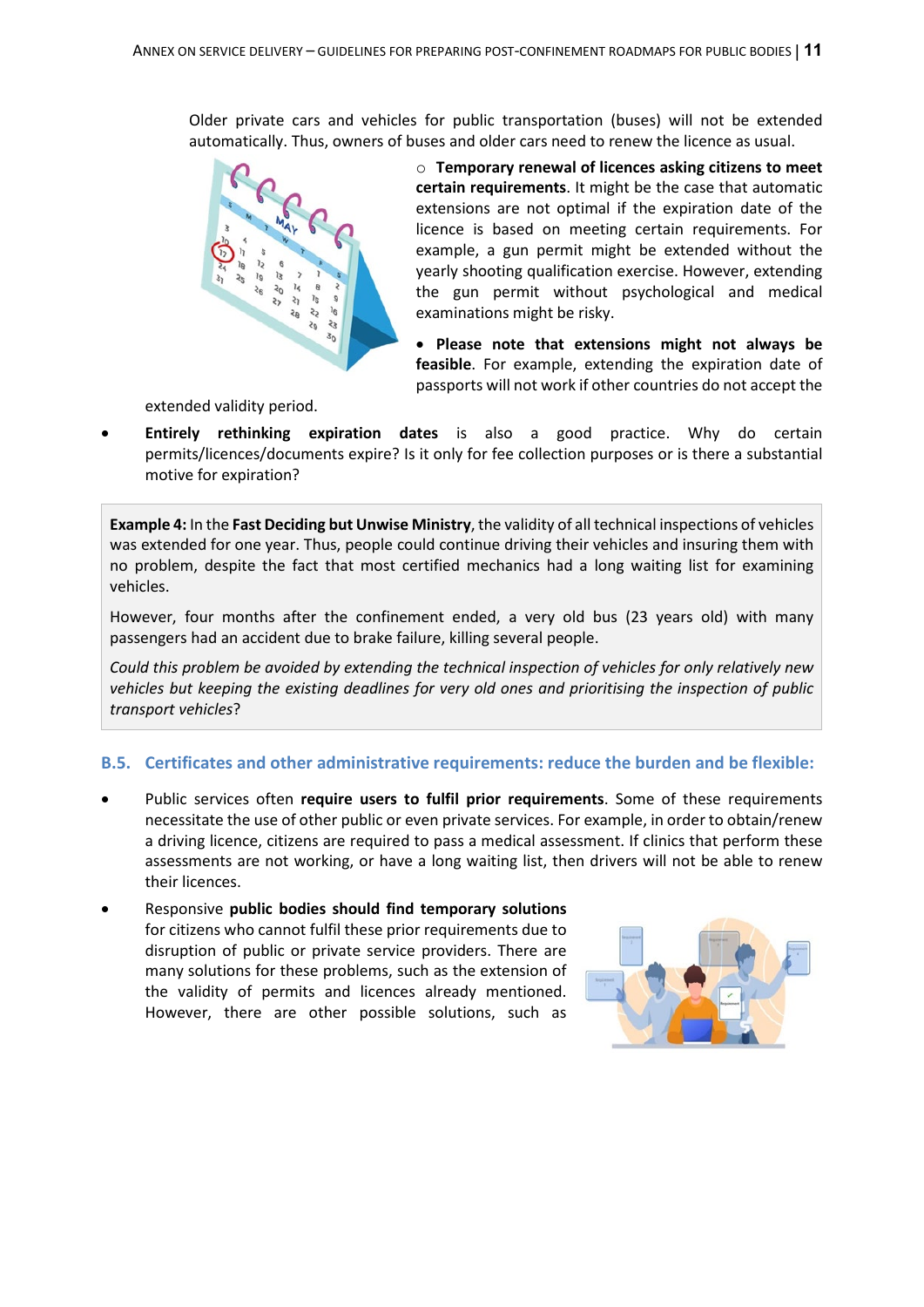**substituting official documents for sworn declarations**[9](#page-11-0) **or even issuing "conditional decisions**[10](#page-11-1)" to be revised after the full documentation is available.

- It is also advisable to implement the **Once Only Principle**[11](#page-11-2). The Once Only Principle entails that citizens and businesses provide diverse data only once in contact with public administrations, while public administration bodies take actions to internally share and reuse the data. The **Once Only Principle** can be implemented through shared interoperable databases between ministries and agencies. However, there are **cheaper solutions to implement this principle**, such as asking applicants for permission to check their registered data in different public institutions. Usually, this permission can be granted just by ticking a box in the application form.
- It is also possible **to change who should provide certain information** to the public administration. For example, instead of asking unemployed people to provide a certificate issued by their previous employer with the necessary data to process unemployment benefits, it would accelerate the administrative process if companies were obliged to provide the unemployment benefits office with all relevant data.

**Example 5:** In the **Well-Prepared Ministry/Public Institution,** they were drafting the procedure for applying to new job vacancies to be covered soon. All previous job selection processes required candidates to hand a criminal record certificate in order to register and take the tests/interviews.

However, the team in charge of drafting the application rules noticed that the institution issuing criminal record certificates was overwhelmed, and was taking three months to send criminal record certificates to citizens. Thus, applicants could not send the criminal record in time to participate in the recruitment process.

The Well-Prepared Ministry, after amending the bylaw in co-ordination with the Ministry of Public Administration, established that **criminal record certificates might be substituted by "sworn declarations" of not having criminal records by the candidates** along with proof of having applied for the criminal record certificate.

Thus, job candidates are allowed to continue the selection process. If the applicant is selected for the job, and the criminal record certificate has not yet been issued, then he/she gets a "**conditional resolution of appointment" and can start working**.

- If the criminal record certificate arrives and the applicant has no relevant criminal offences, then he/she will be given a "final resolution of appointment" naming him/her for the job.
- If the criminal record certificate shows the applicant has committed criminal offences, then he/she will be fired immediately and sanctioned for lying in his/her sworn declaration.

**Example 6: In the Well-Prepared Ministry/Public Institution, the Office for Unemployment Benefits expected a high increase in user demand** due to coronavirus (COVID-19). Rapid processing of the applications is key, as many families count on unemployment benefits to live.

<span id="page-11-0"></span>Regarding service delivery, sworn declarations, sworn statements and affidavits are written statements where the applicant of an administrative procedure makes a statement about a factual situation (e.g. my earnings last year were less than EUR 10.000). For a comparative study of written statements as evidence in some European countries: Deloitte/EUIPO (2008) Written statements as evidence, European Union Intellectual Property Office, Spain, [https://euipo.europa.eu/tunnel](https://euipo.europa.eu/tunnel-web/secure/webdav/guest/document_library/contentPdfs/about_euipo/boards_of_appeal/studies/Written_Statements_as_evidence_en.pdf)web/secure/webdav/guest/document\_library/contentPdfs/about\_euipo/boards\_of\_appeal/studies/Written\_Statements as evidence en.pdf.

<span id="page-11-1"></span> $10$  Conditional decisions are those administrative decisions that may be revoked as they were granted subject to conditions.

<span id="page-11-2"></span> $11$  EC/ CEF Digital, Once Only Principle: Reduce administrative burden for individuals and businesses (online resource), Connecting Europe Facility, [https://ec.europa.eu/cefdigital/wiki/display/CEFDIGITAL/Once+Only+Principle.](https://ec.europa.eu/cefdigital/wiki/display/CEFDIGITAL/Once+Only+Principle)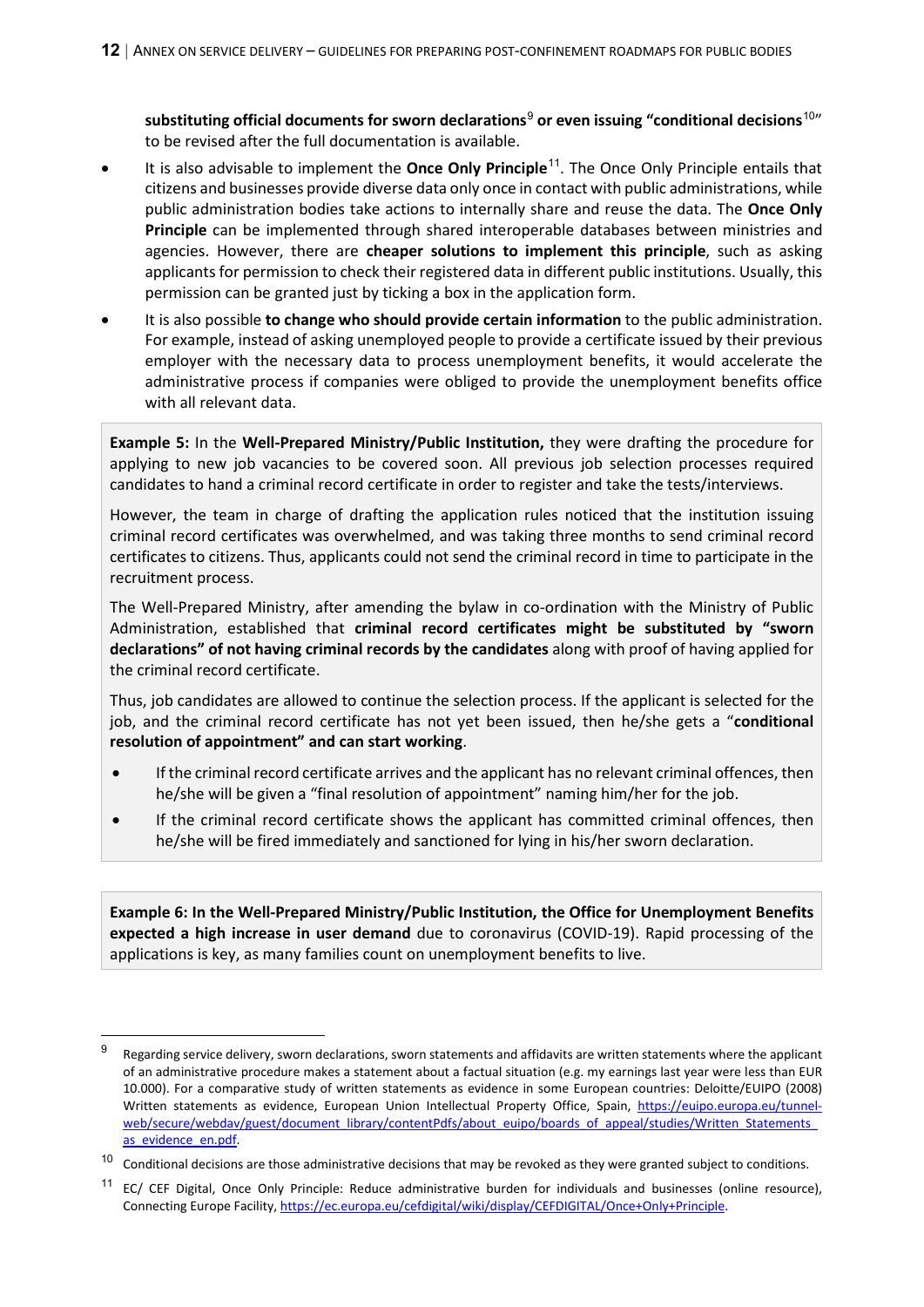The **minimum and maximum amounts of unemployment benefit** depend on the number of dependent children/elderly living in the same house as the applicant. This also depends on the income of all other household members.

The normal procedure requires the applicant to provide the Office for Unemployment Benefits with a municipal certificate of the people registered as living in the house and a tax certificate of the income of every household member. Both the tax authority and municipal registries are facing problems, and **it has become difficult for unemployed people to get these certificates quickly**. The standard procedure also requires the applicant to provide a certificate and/or a letter of dismissal issued by their last employer.

Moreover, the Office for Unemployment Benefits has experienced long delays in processing the large number of applications received, checking all the documentation and requesting more documentation from applicants if needed.

#### **Thus, the waiting time for applying for and receiving benefits was very long and many unemployed faced financial problems**.

The Office responded by changing the regulation. Every applicant can now ask for a conditional approval of benefit. In order to do so, the applicant must make a sworn declaration stating he/she fulfils all the requirements for receiving benefit, including sworn statements of household income and how many dependent minors/elderly live in the household.

Once the applicant has signed this declaration, then the Office for Unemployment Benefits **will conditionally approve the benefit and will start paying it to the applicant immediately**. The applicant agrees to provide the municipal and tax authority certificates in the next four months.

The Unemployment Benefit Agency checks all the applicants' documentation.

- **If the applicant does not provide the certificates**, then the Office immediately revokes the conditional approval, stops paying the benefit and asks for reimbursement of the benefits already paid plus interest and a fine.
- When the applicant sends the official certificates:
	- o **If the information given by the applicant in the sworn declaration is false** according to the certificates or the public sector databases and the **correct information shows that the applicant was not entitled to the benefit**, then the Office **immediately revokes the conditional approval**, stops paying the benefit and asks for reimbursement of the benefits already paid plus interest and a fine.
	- $\circ$  If the applicant provides the certificates, but the information given by the applicant in the sworn declaration **showed minor mistakes according to the certificates, resulting in a shorter period or a smaller amount of unemployment benefit**, then **the Office issues a final resolution correcting the conditional resolution** and the applicant may have to partially refund with interest but without a fine.
	- o If the certificates confirm the information in the sworn declaration, then the **Office issues a final resolution confirming the conditional resolution** and the applicant continues receiving benefit.

Of course, this "**conditional approval mechanism**" is not compulsory, as people can opt out and use the traditional approval mechanism, if they prefer to wait to receive the benefit but to be sure their application is definitively approved before doing so.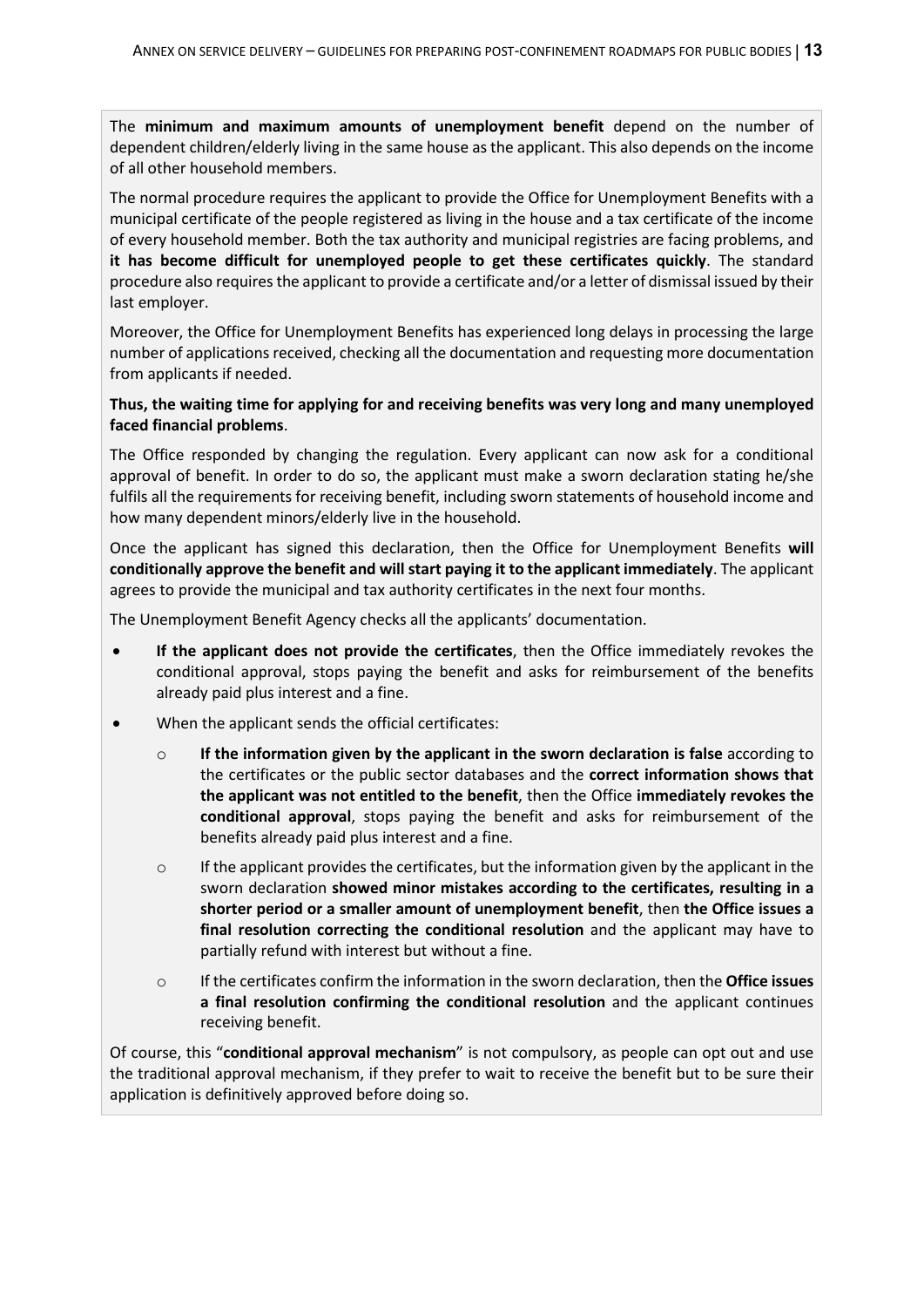**Example 7: Changing the procedure for applying for unemployment benefits to workers subject to temporary closures of companies**.

In a Well-Prepared Country, the Government is foreseeing that many companies will close temporarily. Some closures, especially for businesses related to tourism, might last several months after confinement is lifted.

The standard procedure is that the company should file for temporary closure to the Labour Ministry and to the Social Security Agency, in order to obtain certain benefits such as exemptions from social security contributions or state subsidies. Once the Labour Authority approves the temporary closure file, individual workers affected by the temporary closure should individually apply for unemployment benefit.

The standard procedure implies that the Unemployment Benefit Agency will face an excessive number of individual applications at the same time, putting personnel and computer systems under pressure. Therefore, the Government issues a Bylaw changing the procedure. Companies asking the Labour Ministry for authorisation for temporary closure should communicate all affected employee's data (including bank account number, number of dependent children of the worker, etc.) to the Unemployment Benefit Agency. Thus, the Agency, instead of receiving a large number of individual worker applications, receives only one collective application with all of the relevant data, improving efficiency and reducing the number of interactions between the Agency and the beneficiaries.

#### **B.6. Create or reinforce e-services and telephone services:**

- **Electronic services and telephone services should play an important role** in the *post coronavirus (COVID-19) context* of the public sector. E-services and telephone services have many advantages, in particular in the current situation:
	- $\circ$  Reduce traffic congestion and use of public transport, as citizens do not have to travel to public sector premises
	- o Eliminate or reduce physical contact between public servants and users
	- o Reduce costs for the public administration
	- o Allow remote working or flexible working times for civil servants, etc.
- However, it is important to guarantee that **in-person user service is still available** for the digitally excluded or less IT literate (such as the elderly, people in social exclusion, etc.)
- If your institution already uses internet channels to provide services, **please consider measures to reinforce e-services**, promoting their usage through better information and awareness campaigns, simplifying the customer journey through the e-service, improve online or phone assistance for users facing difficulties with e-transaction, etc.
- **Establish or reinforce the telephone channel**. All or some of the administrative procedures a citizen has to carry out in order to apply for a public service might be done by telephone, avoiding unnecessary visits to the institution premises. If physical documents are required, think of creative solutions such as "internet/phone + post<sup>[12](#page-13-0)"</sup> or "internet/phone + collect<sup>[13](#page-13-1)"</sup>.

<span id="page-13-0"></span> $12$  Some administrative procedures might be carried out by post (e.g., the user might apply over the phone for a stamped property certificate, and they can get it delivered by post to their home).

<span id="page-13-1"></span> $13$  For example, if postal delivery is not available, the user might only go to the premises to collect a certificate that was applied for by telephone.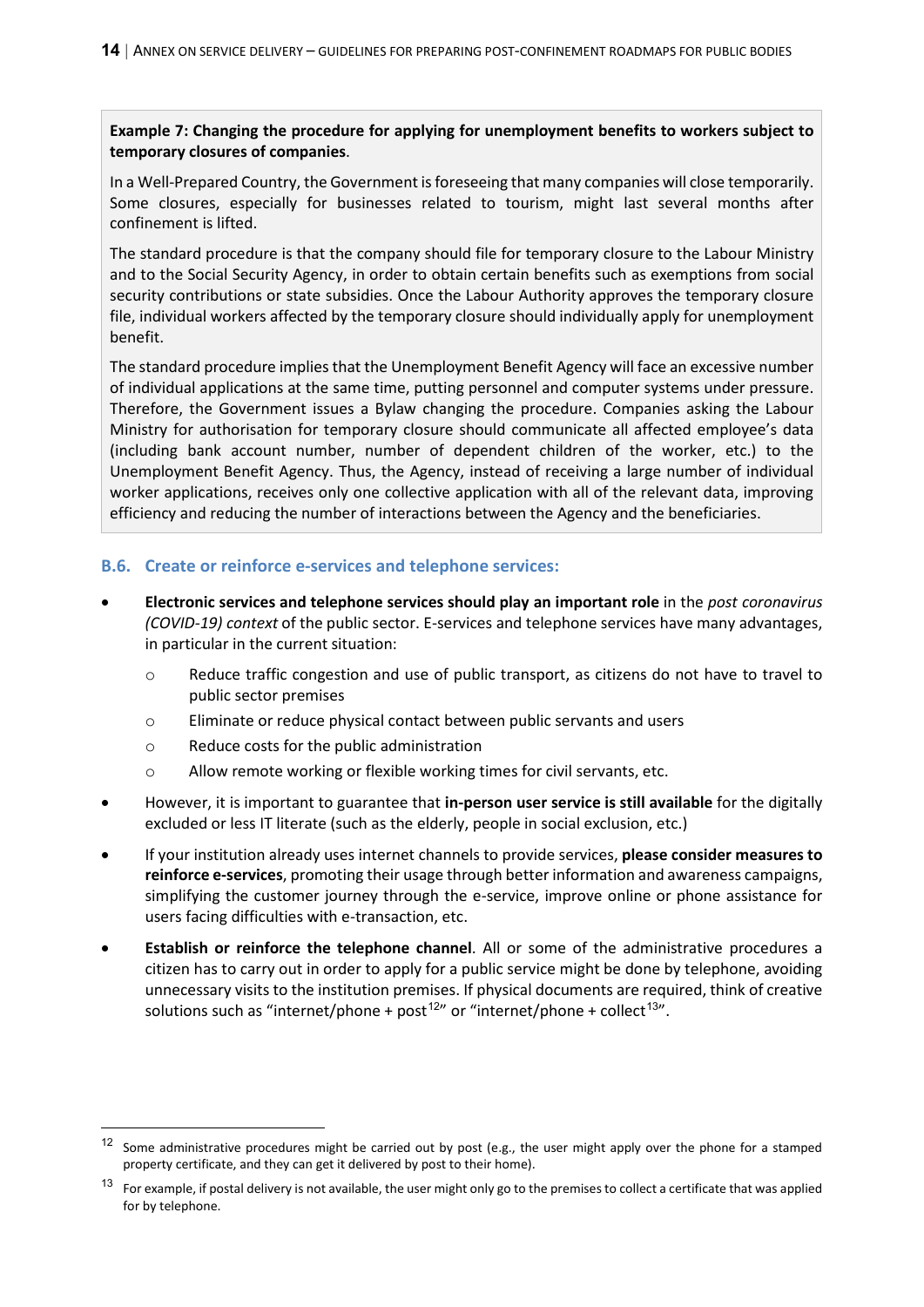**Example 8: In the Well-Prepared Ministry/Public Institution, the Office for Unemployment Benefits expected a high increase in user demand** due to coronavirus (COVID-19). Rapid processing of the applications is key, as many families count on unemployment benefits to live.

Even though online application has existed for a long time, the Agency counted a high number of applicants in the branches, as many unemployed do not have access to a computer or to the electronic signature required.

Thus, the Office for Unemployment Benefits created a **new telephone-based application process** and promoted it through newspaper and social media. Citizens could schedule a telephone appointment with a civil servant to apply for unemployment benefit, with extended hours of service.

People asking for unemployment benefits can communicate all relevant data by telephone (e.g. name and fiscal number of the company they last worked for, how many hours they worked per week, when they lost their job, their bank account number, etc.).

Civil servants check all data with social security databases, contacting companies to verify data if necessary, and checking with banks that the applicant is the holder of the bank account number provided.

If a civil servant needs documentation from a user, they can ask the user to send it by e-mail, to post it or bring it to the office with a reference number. Special reception desks for providing documentation were created.

This new telephone application process also helped to introduce remote working for front-line staff with small children and reduced overcrowding of offices.

#### **B.7. Adopting opening hours to the new context:**

- **Keeping the same opening hours as usual might not be feasible**, or might not be desirable in the new context. For example, physical distancing might mean that not all staff can work the same shift. **Service delivery units** should **consult with health and safety officers and with human resources departments**, in order to inform them which changes in office hours might be needed to guarantee high quality and safe service delivery.
- **Extended opening hours might decrease overcrowding** in agency premises. Thus, they facilitate maintaining physical distance.
- Extended office hours **might help citizens who need to take care of small children** while kindergartens and schools are closed.
- Extended office hours **might help reduce absences**, if some civil servants could stay at home in the mornings taking care of small children, but they could go to work in the afternoon, while another adult in their family could watch the children.



• Nevertheless, extended **working hours might bring some undesirable effects** if the number of active personnel is restricted. For example, if new personnel cannot be contracted, and existing personnel are split over more shifts, **staff absences might mean that some shifts cannot operate at all**, if the critical number of staff is not present. Before extending office hours, **availability of critical staff for all shifts should be guaranteed**.

• Communication and process should be taken into account before extending office hours. For example, if the only **middle manager works in the mornings**, officers working in the afternoon shift might not have anyone to

consult or to approve certain decisions. Thus, the service may become more inefficient, and members of the public might have to come back a second time to finish the procedure.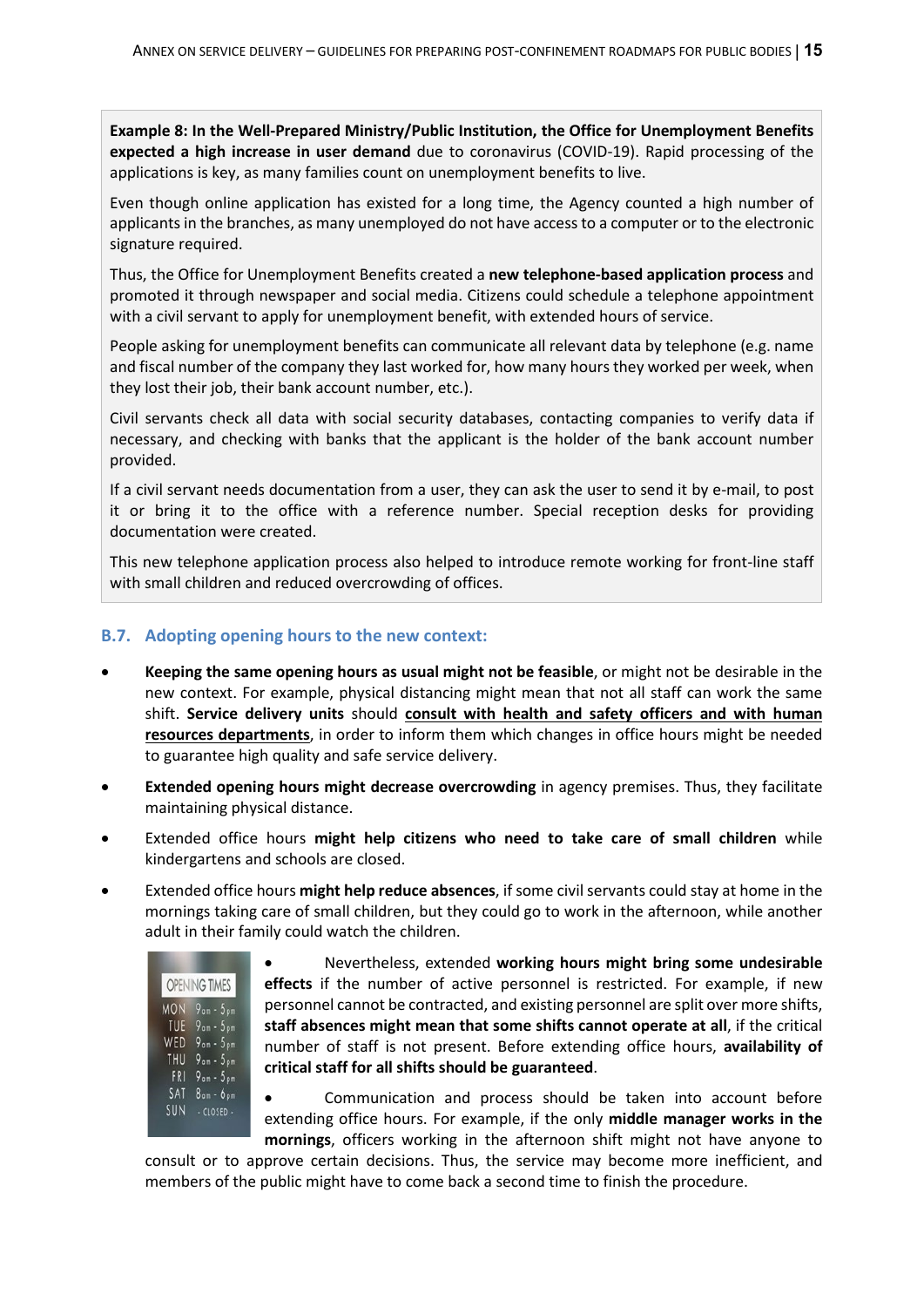- **Reducing opening hours might also be necessary if there is a shortage of staff**. In fact, if most critical staff are absent, it might make sense to reduce opening hours to ensure quality service to citizens attending during these reduced hours.
- **Reserving certain hours for people especially vulnerable to coronavirus (COVID-19)** (e.g. the elderly, or people with pre-existing health conditions) is useful to guarantee the health and safety of users, reducing the risk of asymptomatic people passing the virus to vulnerable citizens. Work during these special opening-hours for highly vulnerable people might be adapted (e.g. disinfecting the office before these hours, enforcing even more rigid social distancing during these hours, etc.). The segmentation might also be spatial. For example, a specific office or desks for vulnerable citizens. Disinfection and social distancing will be enforced more rigidly in these spaces.
- **Reserving certain hours/certain spaces for people with special needs**. For example, if schools are still closed when public offices open, some hours/spaces might be reserved for people who need to attend public offices accompanied by their children.

**Example 9: In the Fast Deciding but Unwise Ministry**, the Ministry of Justice decided that after confinement, in order to reduce judicial delay, **legal courts would hold trials every day**, **including national holidays and the traditional court holidays**. Due to financial constraints, the Ministry of Justice said that it was not possible to hire more judges, so the new objective of 365 trial days would be carried out with existing personnel.

Associations of judges and civil servant trade unions protested. The Ministry responded by guaranteeing that if a judge or a civil servant had to work during a national holiday, then they would have one extra day of vacation that they might take any other day of the year.

#### **Bar Associations quickly reacted to oppose the proposal**.

If no more judges are hired, this measure will not have any effect. In fact, if every judge has the same working days per year than before, he/she will be able to hear the same number of cases. Making some judges go to work during national holidays will not increase productivity.

Moreover, national holidays improve efficiency, as all personnel rest at the same time. If court personnel have more free days and each member of staff can freely choose a greater number of vacation days, co-ordination is more difficult and judicial delay might increase.

Finally, it will be more difficult to conduct a trial on a national holiday, as necessary witnesses might not be able to attend a trial, thus the trial might be postponed.

#### **B.8. Establish an appointment scheduling system or reinforce your existing one:**

- **Create an appointment scheduling system** if you do not have one. An appointment scheduling system may help to control the number of people in your premises, ensure physical distance, help segment and prioritise users to provide a better service. It is very important **to inform citizens of the new requirement to schedule appointments** for accessing services.
- Attendance without appointment should be limited to people with urgent needs, especially during the first days after reopening your premises. Nevertheless, it is important to **show some flexibility with people who show up without an appointment**. Either serve them if they have an urgent request, or book a scheduled appointment in the next available slot so they do not experience the "come back tomorrow" feeling.
- **Even basic appointment scheduling systems**, such as giving appointments to the users who show up at your office, can be of **great help to provide a safe and satisfactory service**. In this case, **try to place the appointment scheduling system next to the main entrance**, so people can queue outside, avoiding overcrowding your service.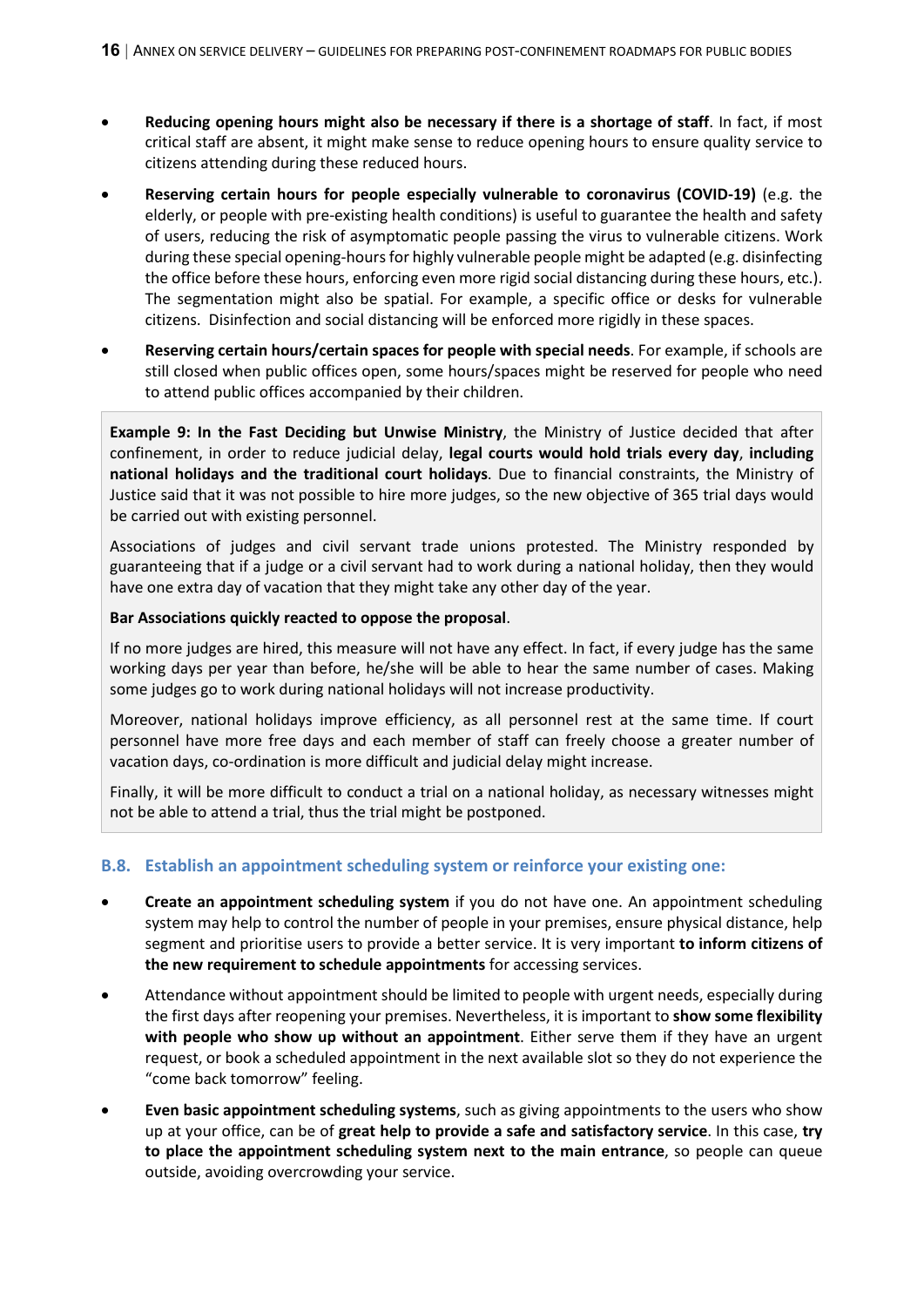- **Reinforce your existing appointment scheduling systems**. If the system is telephone based, be sure you have enough personnel to avoid unanswered calls. If the system is e-mail based, be sure you respond to e-mails in a timely matter. If the system is automated, ensure IT maintenance is ready to respond to breakdowns.
- **Rethink your system for requesting an appointment**. If you only use an automated web system, you might need to establish a telephone based one too, so you can schedule appointments for digitally excluded citizens.
- **Rethink the information requested from the user** when he/she books an appointment. You might need to add new questions to the forms, in order to obtain the necessary information to segment and prioritise (e.g. reason why the citizen needs the service, reason for urgency, etc.).
- If you implement prioritisation criteria to give earlier appointments to some users, be **sure to establish clear criteria and inform your users about them**.

#### **Discussion 1: How to manage appointments cancelled during work suspension**?

- During confinement, some citizens had their scheduled appointments with public servants cancelled. For example, Citizen A had an appointment for 14 April for renewing his/her passport. This appointment was cancelled due to the work suspension.
- Some other citizens already had scheduled appointments for the days after reopening. For example, Citizen B has an appointment for 27 April <sup>for</sup> renewing his/her passport, just after the end of the work suspension.

 $\rightarrow$  Therefore, how to reschedule the service appointments Agenda?

**Who should have priority to renew his/her passport? Citizen A or Citizen B**?

- **1. First solution: respect all previous appointments scheduled for dates after the end of work suspension and try to accommodate cancelled appointments in free slots**
	- This is the most basic solution. It implies **keeping all previous appointments scheduled for dates after the work suspension is over**, and trying to schedule new appointments for people who had cancellations when there is availability.

→ This solution presents a **basic advantage**. It affects fewer people, as only people with appointments scheduled during work suspension will be affected.

→ This solution also presents **some inconveniences**. **If there are not many free slots to schedule appointments** for those who faced cancellations, then these citizens might face a long delay before they can get a new appointment.

Of course, this delay might be reduced by contracting more personnel or extending office hours, thus there would be more free slots to offer appointments to those who faced cancellation.

#### **2. Second solution: postponing the whole agenda**

• An alternative solution would be **postponing every appointment by one month** (or the necessary time, depending on the duration of the work suspension in the country). Therefore, when offices are operative again, they start receiving the people who had appointments cancelled due to coronavirus (COVID-19) first.

→ This solution presents a **basic advantage**. It preserves **horizontal equity**. All people face the same delay (e.g. one month) to their appointment.

→ This solution also presents **some inconveniences. People book their appointments** with the public sector at a certain time **for a reason**. Therefore, postponing appointments can produce even more distortion, as some people might not be able to attend the new appointment for many reasons, so they will cancel. It also increases the number of dissatisfied users.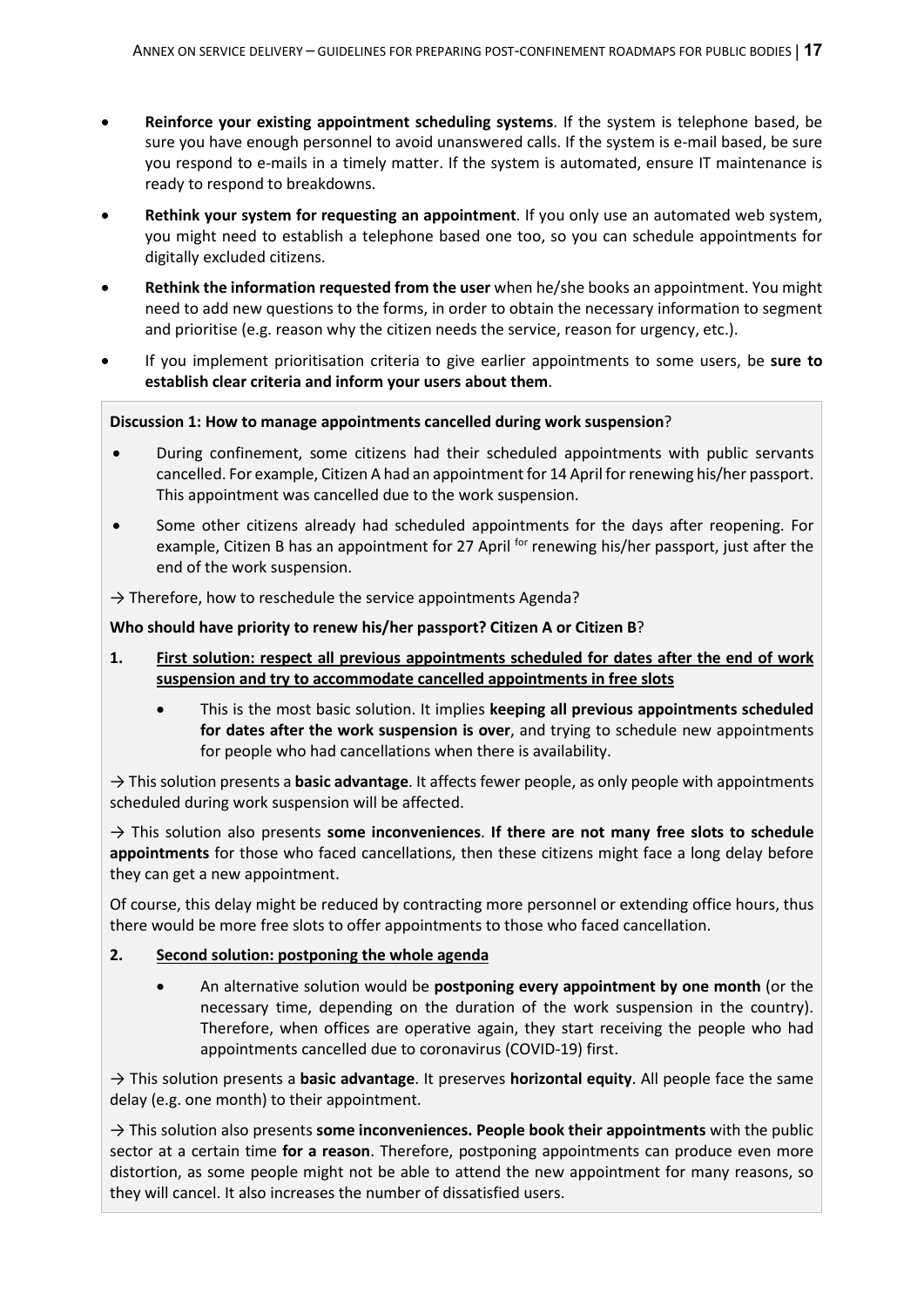#### **3. Third solution: rescheduling some existing appointments over the next months, prioritising more urgent appointments**.

• This is a mixed solution. Most previously booked appointments over the next months will be kept. However, **some of them will be cancelled, to make room for the more urgent cases who suffered cancelation during the work suspension**.

→ This solution presents a **basic advantage**. It promotes vertical equity. Those who face a greater need for a fast appointment can get it. For example, in a passport renewal office, managers could ask all applicants for bookings of airplane tickets or hotels in foreign countries. Therefore, those travelling sooner will have priority getting their appointment.

→ This solution also presents some inconveniences. **It requires clear and fair criteria for prioritising**, and these should be explained to the public.

#### **B.9. Segment users and prioritise them:**

- It is important to **segment users and prioritise them**, especially if the public institution faces reduced production capacity (e.g., due to absence) or peaks in demand (e.g. more users applying for services).
- **Prioritisation requires good knowledge** of why the users need the service. Consider the following:
	- o *Is the service provided equally important for all users?* Some users might need the service for work reasons (e.g., gun permit renewal for a private security guard) while others might need the service for leisure (e.g. gun permit needed for recreational hunting). Does it make sense to prioritise users in a more vulnerable economic situation? (e.g., processing first unemployment benefit applications for those people living in households where all members are unemployed and have dependent children).
	- o *Is the service equally urgent for all users?* Some users might face shorter deadlines than others (e.g. if a driving licence expires next week this more urgent than if it expires in three months. It is more important to renew the passport for someone flying in two weeks than for someone flying in three months).
- Proper segmentation allows an institution **to reduce demand during the first phase of reopening**, by serving only priority users during the first days, while establishing that non-priority users should wait until further notice (when the service is fully operational).
- **Ensure that criteria for prioritising are objective** and **inform the public** about them.
- **Avoid discriminating against users who face similar needs** (e.g. both a taxi driver and a delivery driver face the same need to renew their driving licences). Defining the segment correctly is very important to avoid discrimination.

**Example 10: In the Fast Deciding but Unwise Country**, the Head of the Motor Vehicles Office, foreseeing higher demand for renewing driving licences and staff absence, issued an **executive order stating that during the first two weeks only professionals** (taxi drivers and bus drivers) **could renew their driving licence**. All other users must wait two weeks to renew their license.

This measure was very much contested by messengers, Uber and similar platform drivers. Especially as some of them had problems renewing their car insurance with an expired driving licence. Citizens who depend on their private car to commute to work also complained.

The Minister had to intervene amending the Executive Order the next day. The new Order established that people who proved that they need to use their private car to work were also allowed to renew their permit during the first two weeks of opening.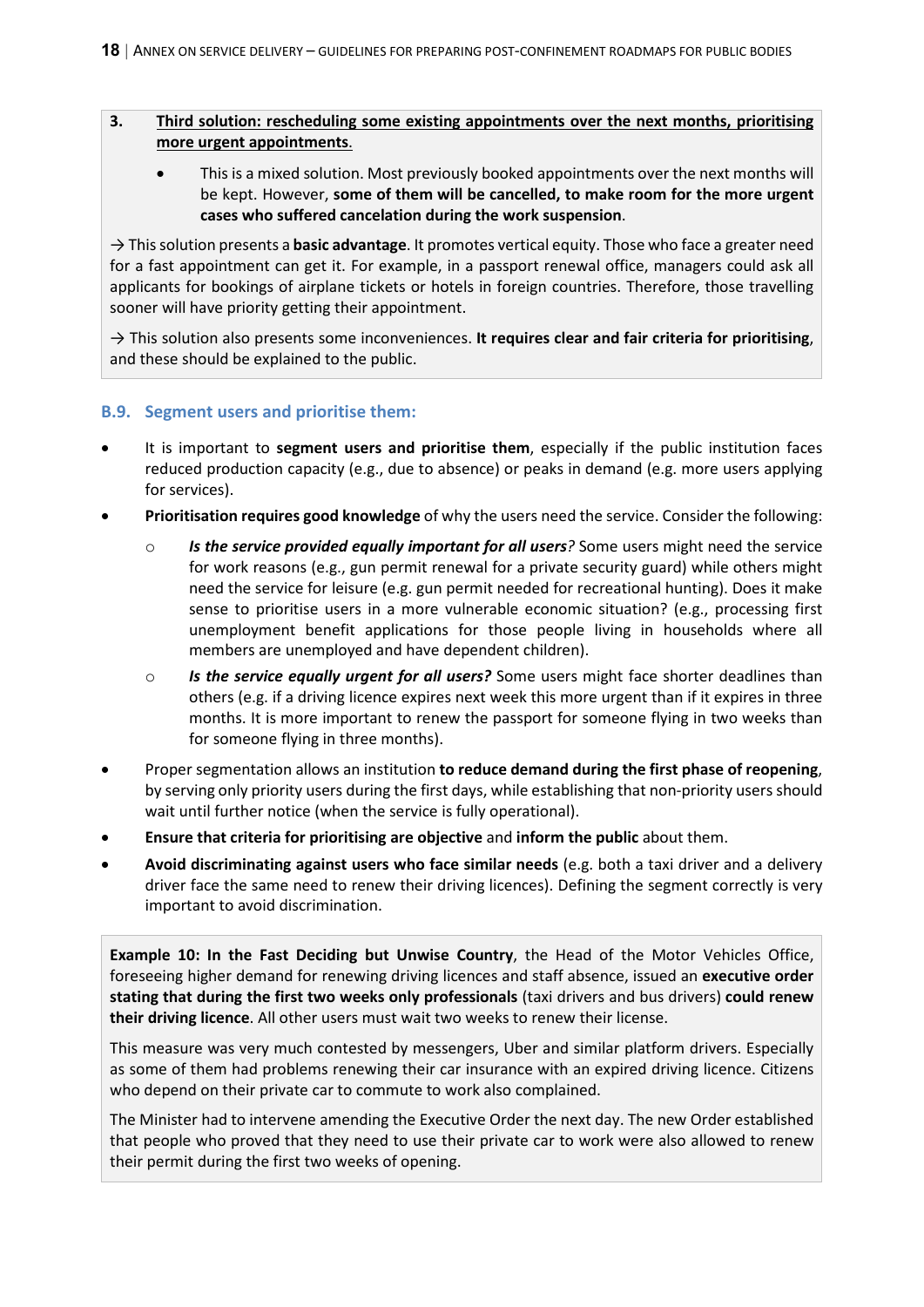The result was overcrowded offices and many complaints, as there was not a clear procedure for a person to prove that they urgently needed their private car to work.

Moreover, national holidays improve efficiency, as all personnel rest at the same time. If court personnel have more free days and each member of staff can freely choose a greater number of vacation days, co-ordination is more difficult and judicial delay might increase.

Finally, it will be more difficult to conduct a trial on a national holiday, as necessary witnesses might not be able to attend a trial, thus the trial might be postponed.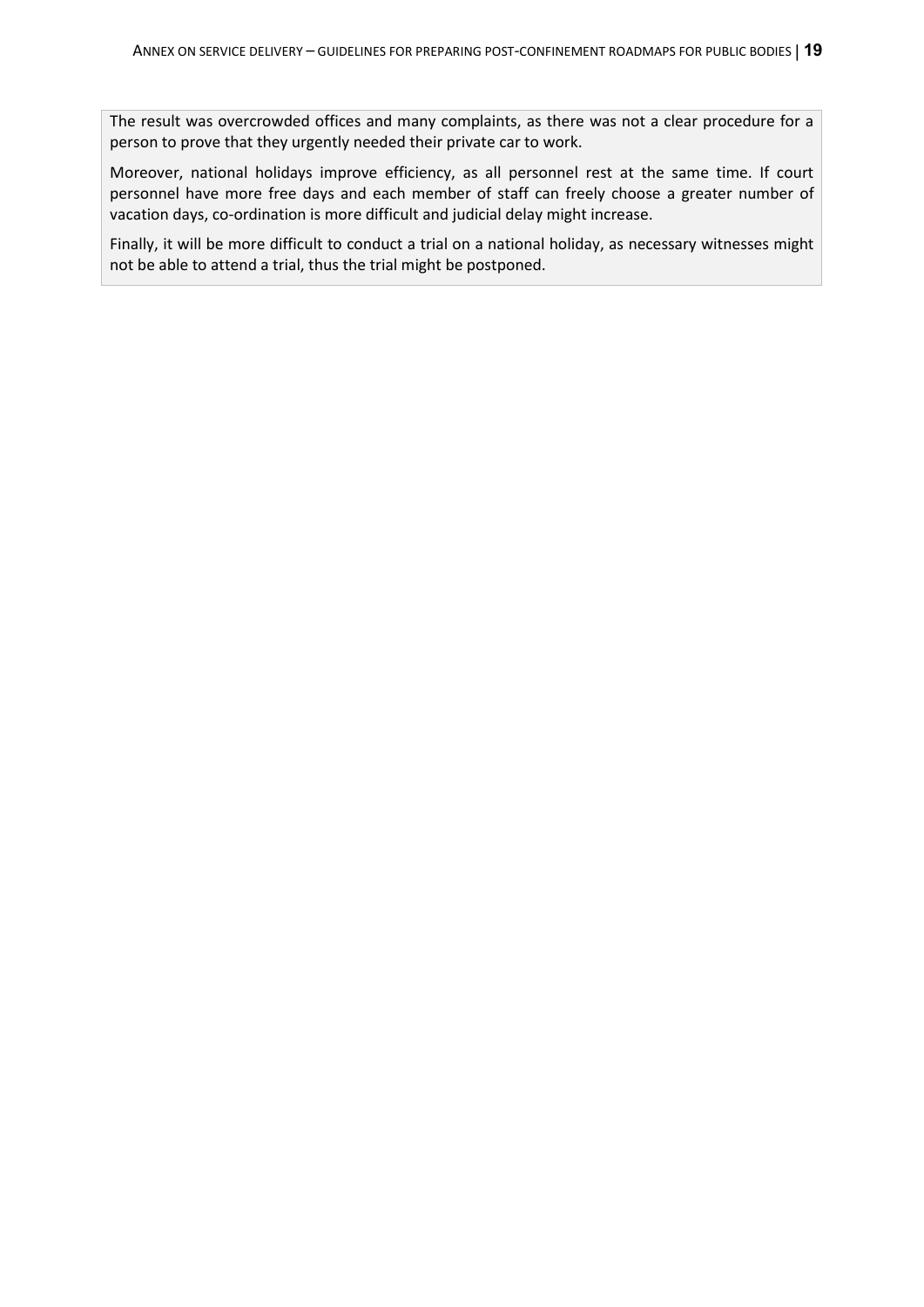**20** | ANNEX ON SERVICE DELIVERY – GUIDELINES FOR PREPARING POST-CONFINEMENT ROADMAPS FOR PUBLIC BODIES

#### **Useful Materials**

Tackling coronavirus (COVID-19) – Contributing to a global effort (accessed 25 May 2020), [http://www.oecd.org/coronavirus/en/.](http://www.oecd.org/coronavirus/en/)

EU-OSHA (24 April 2020), *COVID-19: BACK TO THE WORKPLACE – Adapting workplaces and protecting workers*, April 2020, (accessed 25 May 2020), [https://osha.europa.eu/en/publications/covid-19-back](https://osha.europa.eu/en/publications/covid-19-back-workplace-adapting-workplaces-and-protecting-workers/view)[workplace-adapting-workplaces-and-protecting-workers/view,](https://osha.europa.eu/en/publications/covid-19-back-workplace-adapting-workplaces-and-protecting-workers/view) [https://oshwiki.eu/wiki/COVID-](https://oshwiki.eu/wiki/COVID-19:_Back_to_the_workplace_-_Adapting_workplaces_and_protecting_workers)19: Back to the workplace - Adapting workplaces and protecting workers.

ILO (March 2020), *An employer guide on managing your workplace during COVID-19*, [https://www.ilo.org/actemp/publications/WCMS\\_740212/lang--en/index.htm.](https://www.ilo.org/actemp/publications/WCMS_740212/lang--en/index.htm)

ILO (April 2020), *Prevention and mitigation of COVID-19 at work: Action checklist* (in different languages), [https://www.ilo.org/global/topics/safety-and-health-at-work/resources](https://www.ilo.org/global/topics/safety-and-health-at-work/resources-library/publications/WCMS_741813/lang--en/index.htm)[library/publications/WCMS\\_741813/lang--en/index.htm.](https://www.ilo.org/global/topics/safety-and-health-at-work/resources-library/publications/WCMS_741813/lang--en/index.htm)

ILO (2020), COVID-19 and the world of work, (accessed 25 May 2020), [https://www.ilo.org/global/topics/coronavirus/lang--en/index.htm.](https://www.ilo.org/global/topics/coronavirus/lang--en/index.htm)

WHO (19 March 2020), *Getting your workplace ready for COVID-19: How COVID-19 spreads*, [https://apps.who.int/iris/handle/10665/331584.](https://apps.who.int/iris/handle/10665/331584)

ILO (May 2004), *Staggered hours schemes*[, https://www.ilo.org/travail/info/fs/WCMS\\_170720/lang-](https://www.ilo.org/travail/info/fs/WCMS_170720/lang--en/index.htm) [en/index.htm.](https://www.ilo.org/travail/info/fs/WCMS_170720/lang--en/index.htm)

ILO (2019), *Guide to developing balanced working time arrangements*, [https://www.ilo.org/travail/whatwedo/publications/WCMS\\_706159/lang--en/index.htm.](https://www.ilo.org/travail/whatwedo/publications/WCMS_706159/lang--en/index.htm)

Illustrations designed by Freepik **[www.freepik.com.](http://www.freepik.com/)**

#### **SIGMA papers on public administration under Coronavirus (COVID-19)**

SIGMA (2020), *Public Administration: Responding to the COVID-19 Pandemic – Mapping the EU member states' public administration responses to the COVID-19 pandemic (for EU Enlargement and Neighbourhood countries)*, SIGMA/OECD, Paris, [http://www.sigmaweb.org/publications/SIGMA](http://www.sigmaweb.org/publications/SIGMA-mapping-public-administration-response-EU-members-coronavirus-COVID19.pdf)[mapping-public-administration-response-EU-members-coronavirus-COVID19.pdf.](http://www.sigmaweb.org/publications/SIGMA-mapping-public-administration-response-EU-members-coronavirus-COVID19.pdf)

SIGMA (2020), *Application of public procurement rules during the COVID–19 crisis from the perspective of the European Union's Procurement Directives and the Government Procurement*  Agreement, SIGMA/OECD, Paris, [http://www.sigmaweb.org/publications/Public](http://www.sigmaweb.org/publications/Public-procurement-COVID-19-crisis-SIGMA-April-2020.pdf)[procurement-COVID-19-crisis-SIGMA-April-2020.pdf.](http://www.sigmaweb.org/publications/Public-procurement-COVID-19-crisis-SIGMA-April-2020.pdf)

#### **OECD website on Coronavirus (COVID-19) response**

The OECD is compiling data, information, analysis and recommendations regarding the health, economic, financial and societal challenges posed by the impact of coronavirus (COVID-19). Please visit our [dedicated page](http://www.oecd.org/coronavirus/en/) for a full suite of coronavirus-related information, including a chapter on Governance and the paper *Public servants and the coronavirus.*